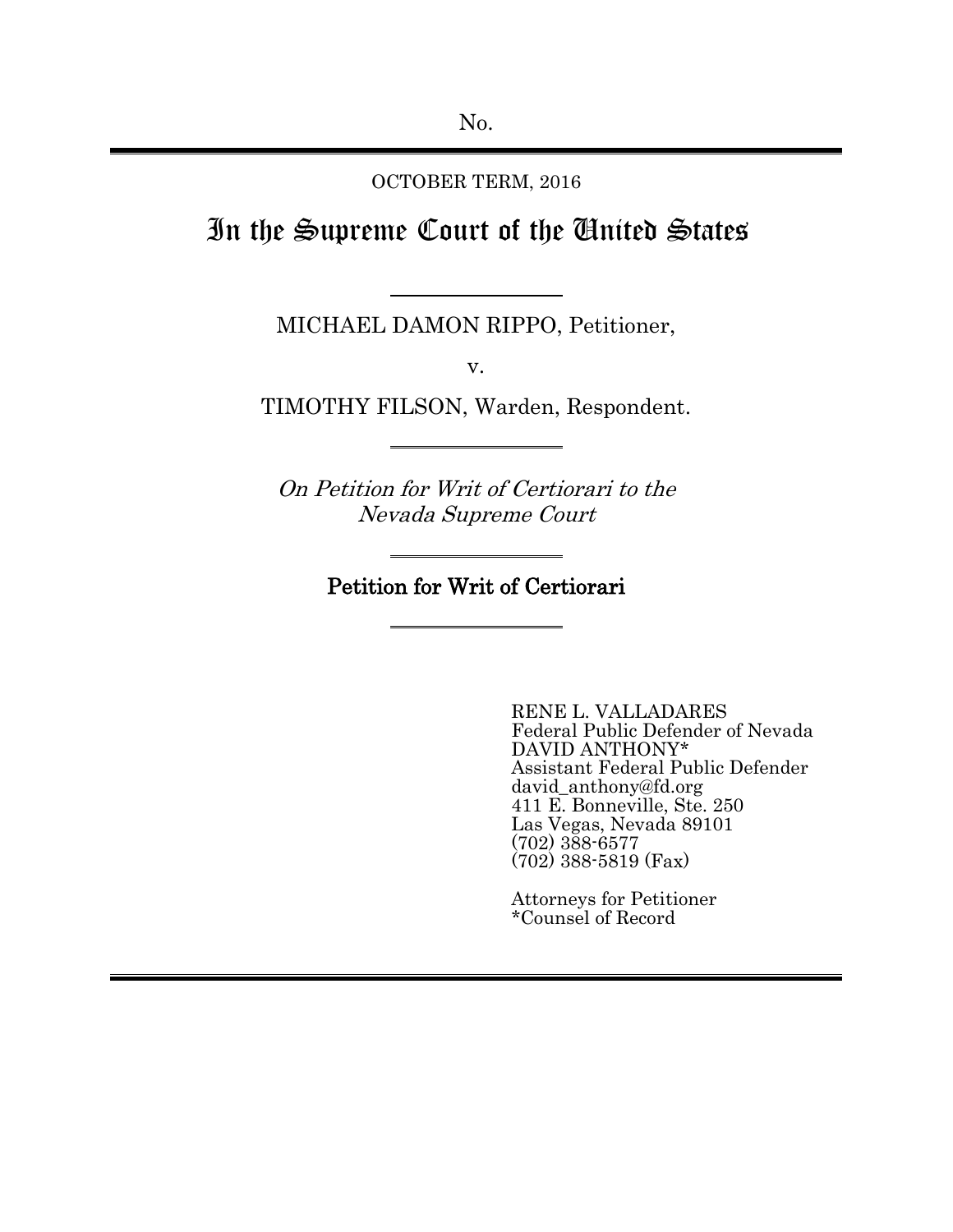### QUESTIONS PRESENTED

## (Capital Case)

<span id="page-1-0"></span>In this case, the trial judge was the target of a federal bribery investigation in which the prosecutor's office and state law enforcement participated. When defense counsel moved to recuse the judge at trial, the judge falsely represented that he did not know whether state law enforcement was involved in the investigation, and did not correct the prosecutor's false representations that the Clark County District Attorney's Office had no involvement in the federal investigation. The trial judge also failed to disclose that one of the State's witnesses in Rippo's case was a material part of the bribery investigation because the judge had fixed a case on behalf of the witness. Rippo was therefore deprived of a factual basis for his recusal motion throughout the prior state proceedings until the filing of the instant petition for writ of habeas corpus.

The question presented is:

1. Did the trial judge's failure to recuse himself from Rippo's capital trial violate the Due Process Clause?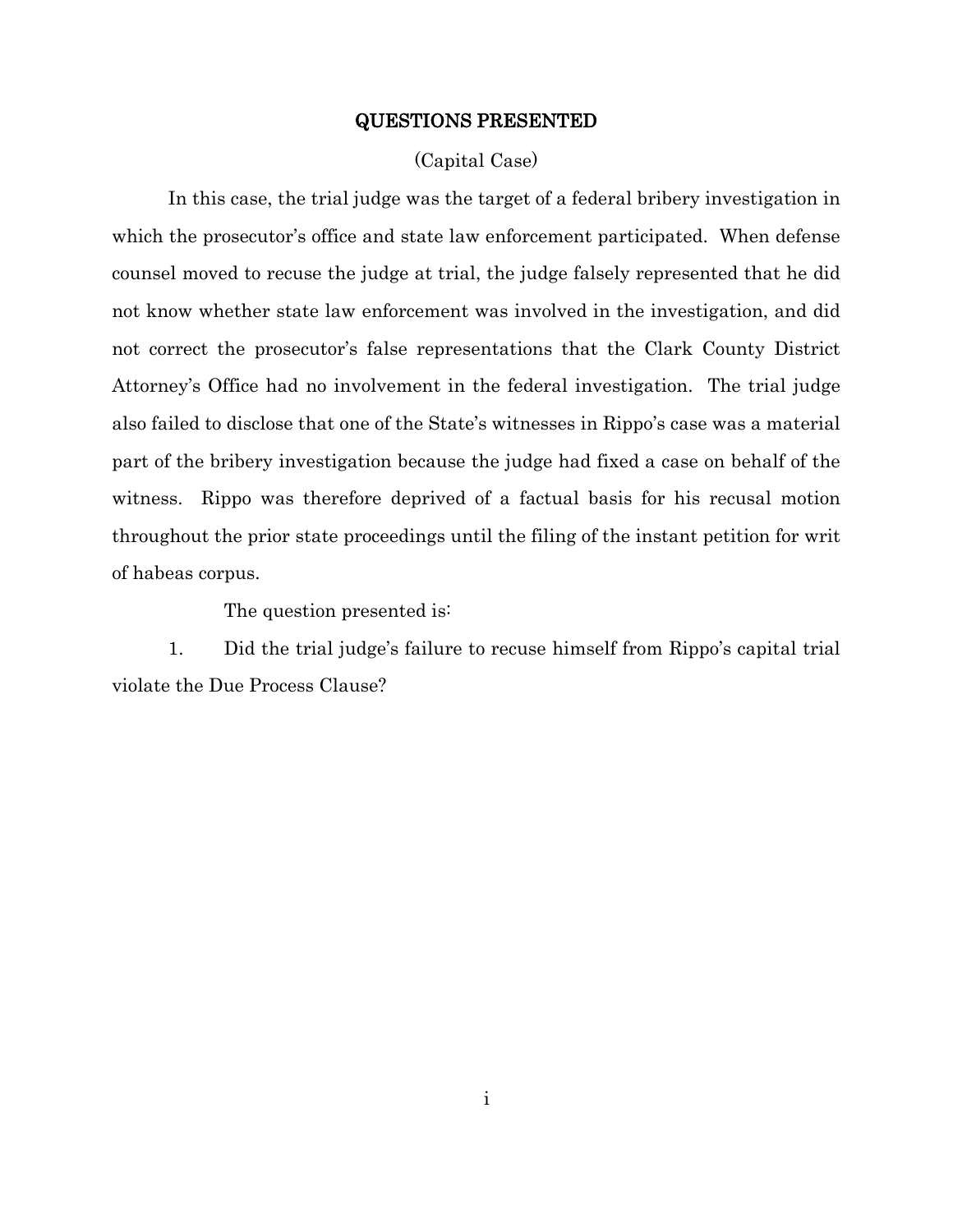# LIST OF PARTIES

<span id="page-2-0"></span>Petitioner Michael Damon Rippo is an inmate at Ely State Prison. Respondent Adam Paul Laxalt is the Attorney General of the State of Nevada. Respondent Timothy Filson is the warden of the Ely State Prison.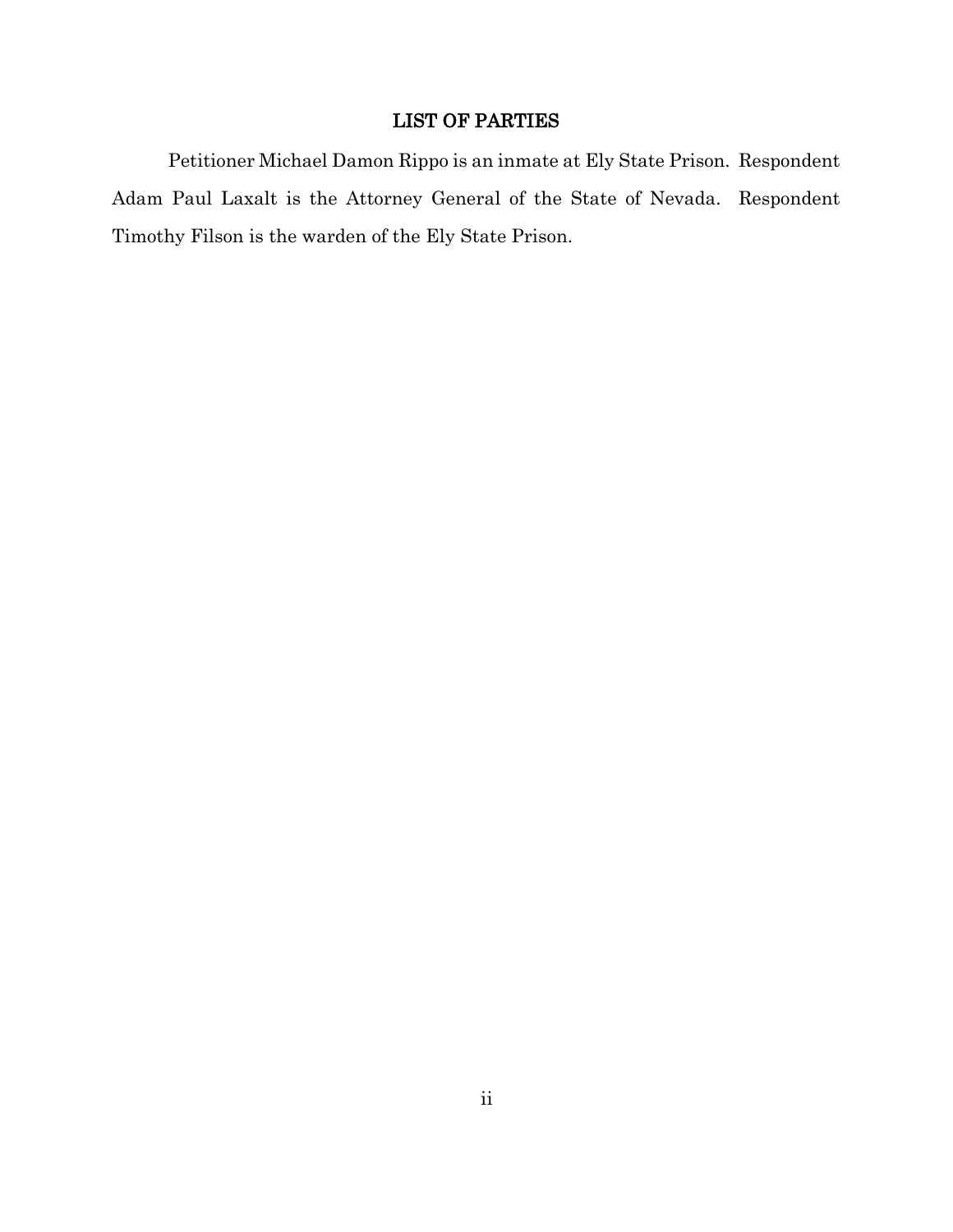# TABLE OF CONTENTS

| A.          | Relevant Facts Adduced in the Trial Proceedings: The District<br>Attorney's Office and State Law Enforcement Were Not Involved in                                                                  |
|-------------|----------------------------------------------------------------------------------------------------------------------------------------------------------------------------------------------------|
| <b>B.</b>   | Relevant Facts Proffered in the Instant Habeas Proceeding: The<br>District Attorney's Office and State Law Enforcement Were<br>Involved in the Federal Criminal Investigation of the Trial Judge 8 |
| C.          | The Federal Bribery Investigation Against the Trial Judge Involved<br>Fixing Cases for Alleged Mafia Associates, Including Denny Mason13                                                           |
| D.          | The State Courts Ignored the Import of the New Evidence by<br>Holding that Rippo's Judicial Bias Claim Had Been Previously                                                                         |
|             |                                                                                                                                                                                                    |
| $A_{\cdot}$ | Certiorari Review is Warranted Due to the Nevada Supreme Court's<br>Egregious Failure to Apply this Court's Settled Law to a Capital Case Involving Extreme and Unusual Facts that Created an      |
| <b>B.</b>   | The Nevada Supreme Court Failed to Properly Apply the<br>Appearance of Impropriety Standard Because it Misapprehended<br>the Nature of Rippo's Judicial Bias Claim As Limited to                   |
| CONCLUSION  |                                                                                                                                                                                                    |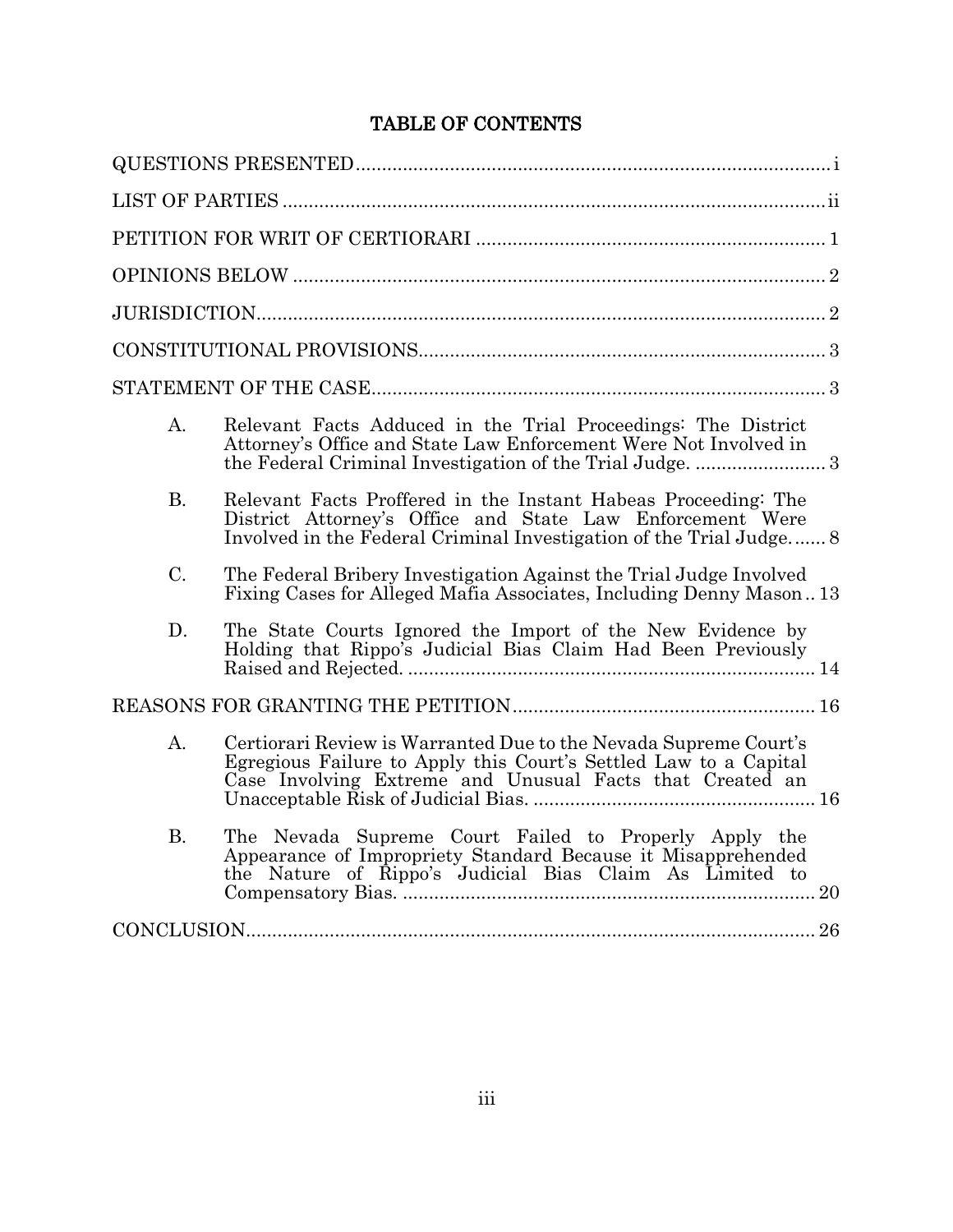# TABLE OF AUTHORITIES

# Federal Cases

# Federal Statutes

|--|--|--|--|--|--|--|

# State Cases

| Whitehead v. Nevada Comm'n on Judicial Discipline, 878 P.2d 913 (Nev. 1994)  24 |  |
|---------------------------------------------------------------------------------|--|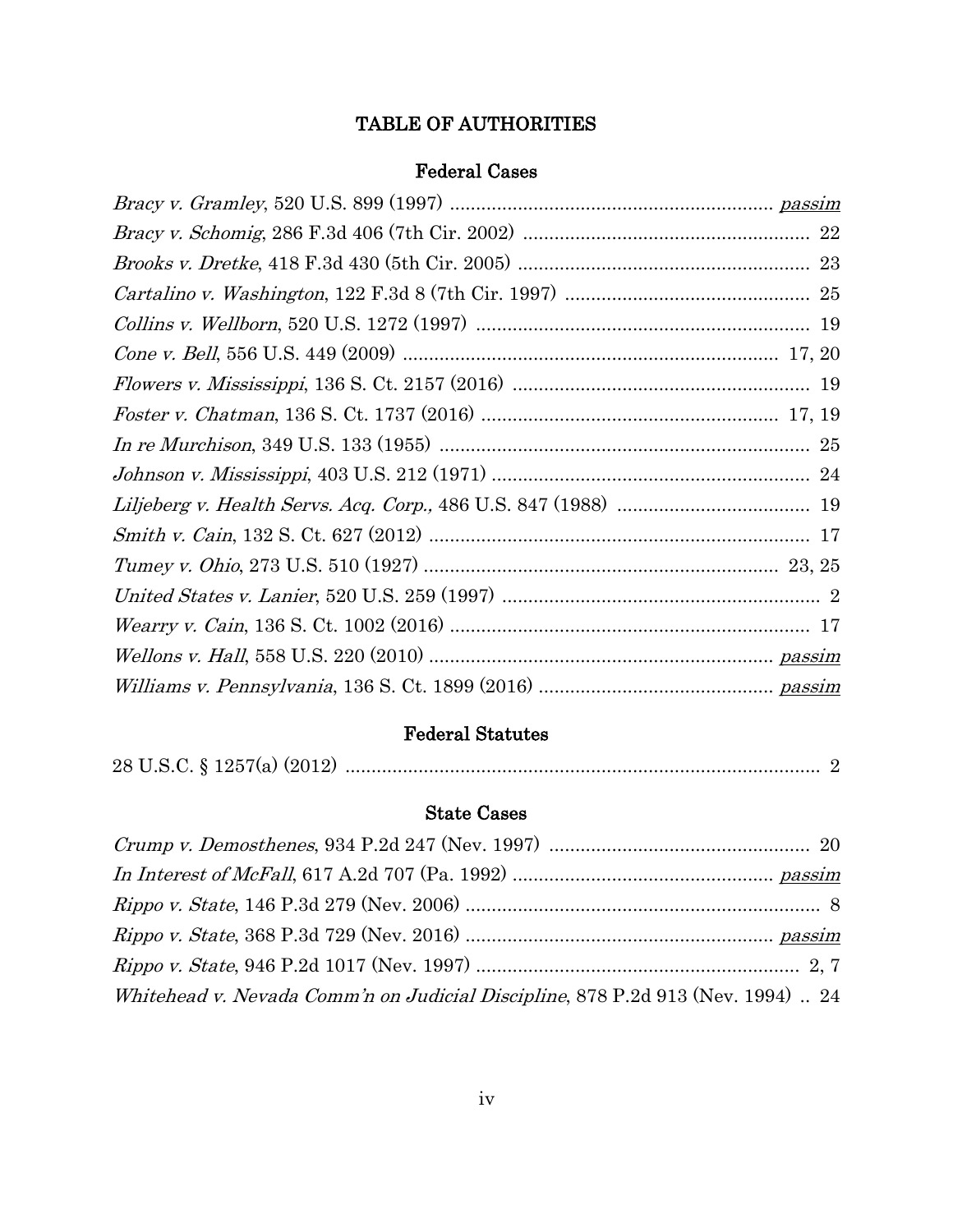# PETITION FOR WRIT OF CERTIORARI

<span id="page-5-0"></span>Petitioner Michael Damon Rippo requests this Court grant his petition for writ of certiorari and vacate his convictions and death sentences in a capital case involving extreme and unusual factual circumstances that required the recusal of the trial judge. At the time the trial judge adjudicated the case, he knew the State was involved in a federal criminal investigation alleging that the judge took bribes from litigants. Representatives of the State of Nevada, specifically, the Clark County District Attorney's Office and state law enforcement, were involved with the federal authorities in a sting operation which was intended to route a criminal case to the judge's department to see if the judge would accept a bribe. The District Attorney's Office was also conducting its own investigation to see if the judge had accepted bribes in any other criminal cases. One of the individuals who the judge was accused of fixing cases for was Denny Mason, a witness for the state in the instant case and the victim of the stolen credit card offense for which Rippo was convicted. Rippo requests that this Court grant his petition for writ of certiorari because it is clear that the judge's presence in the case carried an unacceptable risk of bias and recusal was constitutionally mandated.

"The facts of this case are, happily, not the stuff of typical judicialdisqualification disputes." Bracy v. Gramley, 520 U.S. 899 (1997). Rippo has not been able to find any case where a sitting trial judge was being criminally investigated by one of the parties before him in a case.<sup>1</sup> The absence of direct

 $\overline{a}$ 

<span id="page-5-1"></span><sup>&</sup>lt;sup>1</sup> The circumstances before the Pennsylvania Supreme Court in In Interest of *McFall*, 617 A.2d 707 (Pa. 1992), are analogous in that a judge was caught accepting a gift from a litigant and subsequently became an informant from the FBI and the judge entered into a cooperation agreement stating that the federal authorities would make the judge's cooperation known to other entities, including, presumably, the state prosecutor's office. Id. at 713. In Rippo's case, the judge knew that the prosecutor's office was involved in the federal investigation at the time he presided over Rippo's case.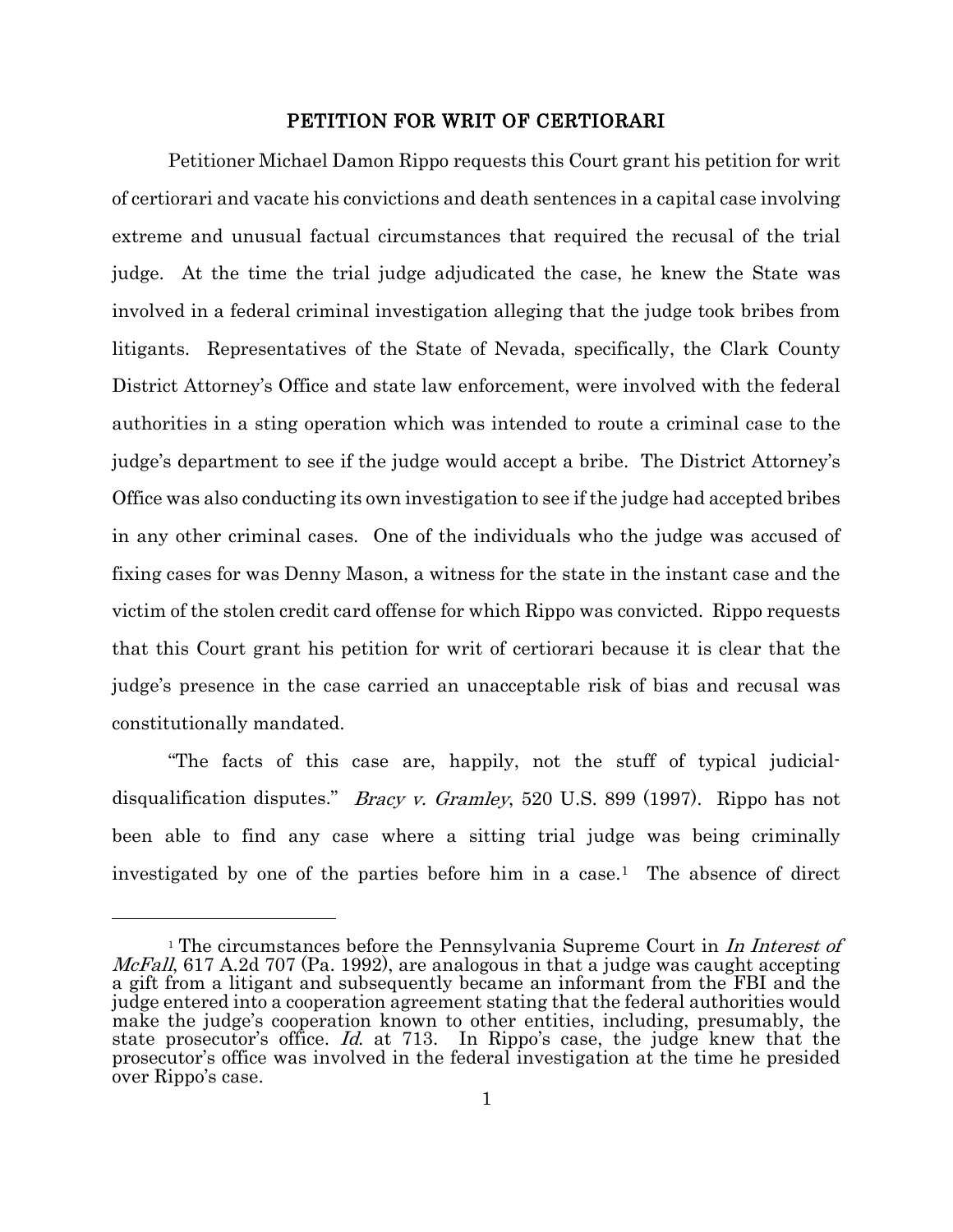authority on this point is precisely because no one would consider such a thing permissible: "a general constitutional rule already identified in the decisional law may apply with obvious clarity to the specific conduct in question, even though 'the very action in question has [not] previously been held unlawful." United States v. Lanier, 520 U.S. 259, 271 (1997) (citation omitted). As this Court has noted, "[t]he easiest cases don't even arise." Id. (citation and internal quotations omitted). This is one of those easy cases: a trial judge cannot maintain a constitutional level of impartiality in a case in which he is being criminally investigated by one of the parties and where one of the state's witnesses was involved in one of the cases that was alleged to have been fixed by the judge.

Rippo requests that this Court grant his petition for writ of certiorari to correct this fundamental miscarriage of justice.

#### OPINIONS BELOW

<span id="page-6-0"></span>The decision of the Nevada Supreme Court, affirming the denial of Rippo's second state post-conviction petition for writ of habeas corpus is published and is found at Rippo v. State 368 P.3d 729 (Nev. 2016). App.001-66. The Nevada Supreme Court's order denying the petition for rehearing is unreported and appears at App. 091-94. The Nevada Supreme Court's 1997 opinion affirming the judgment of conviction is reported at *Rippo v. State*, 946 P.2d 1017 (Nev. 1997). App. 067-90.

#### JURISDICTION

<span id="page-6-1"></span>The Nevada Supreme Court's order of affirmance was issued on February 25, 2016, and a timely petition for rehearing was denied on May 19, 2016. On August 9, 2016, Justice Kennedy extended the time to file a petition for writ of certiorari until and including October 3, 2016. This Court has statutory jurisdiction under 28 U.S.C.  $§ 1257(a).$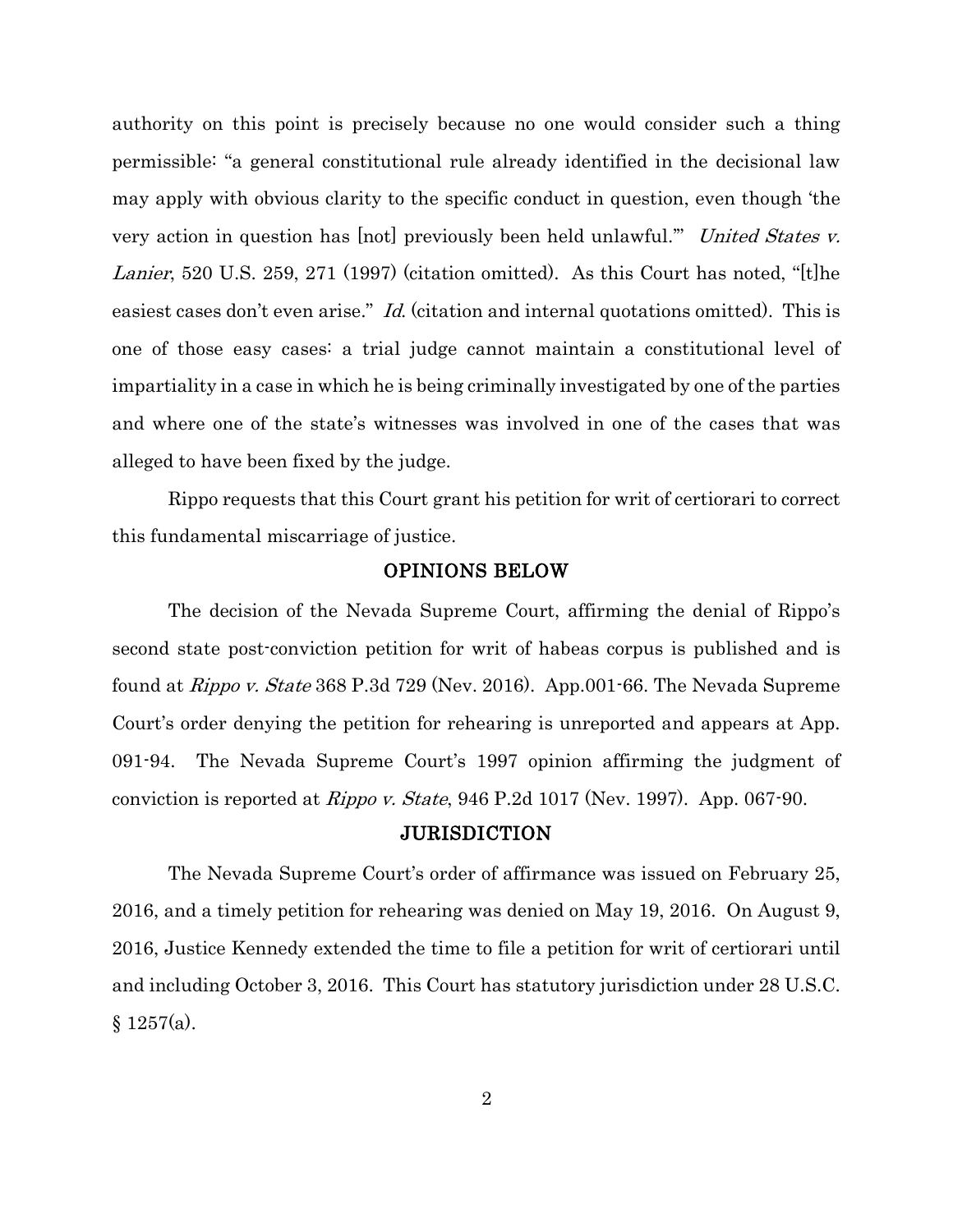# CONSTITUTIONAL PROVISIONS

<span id="page-7-0"></span>The Fourteenth Amendment to the United States Constitution provides, in pertinent part:

No state shall . . . deprive any person of life, liberty, or property, without due process of law; nor deny any person within its jurisdiction the equal protection of the laws.

# STATEMENT OF THE CASE

<span id="page-7-1"></span>Petitioner Michael Damon Rippo was convicted of two counts of first-degree murder and robbery for the deaths of Denise Lizzi and Lauri Jacobson. The state's pathologist testified that Lizzi's cause of death was consistent with manual and ligature strangulation and that Jacobson's death was the result of asphyxiation due to manual strangulation. Rippo was also convicted of unauthorized use of a credit card taken from the crime scene belonging to Denny Mason, Lizzi's boyfriend. Rippo was sentenced to death by a jury for both murders. On May 17, 1996, judgment of conviction was entered, sentencing Rippo to 15 years for the robbery conviction and 10 years (to run consecutively) for the credit card offense.

### <span id="page-7-2"></span>A. Relevant Facts Adduced in the Trial Proceedings: The District Attorney's Office and State Law Enforcement Were Not Involved in the Federal Criminal Investigation of the Trial Judge.

During the trial, defense counsel moved to recuse the trial court, the Honorable Gerard Bongiovanni, on the grounds that the judge was the subject of a federal criminal investigation alleging that the judge took bribes from litigants in the cases before him. During argument on the motion, the parties discussed whether the prosecutor's office and state law enforcement were involved in the criminal investigation. In response, the prosecutor falsely represented that the Clark County District Attorney's Office was not involved in any investigation of the judge, and the trial judge falsely represented that he was unaware whether state law enforcement were involved in the investigation. The trial judge did not disclose any information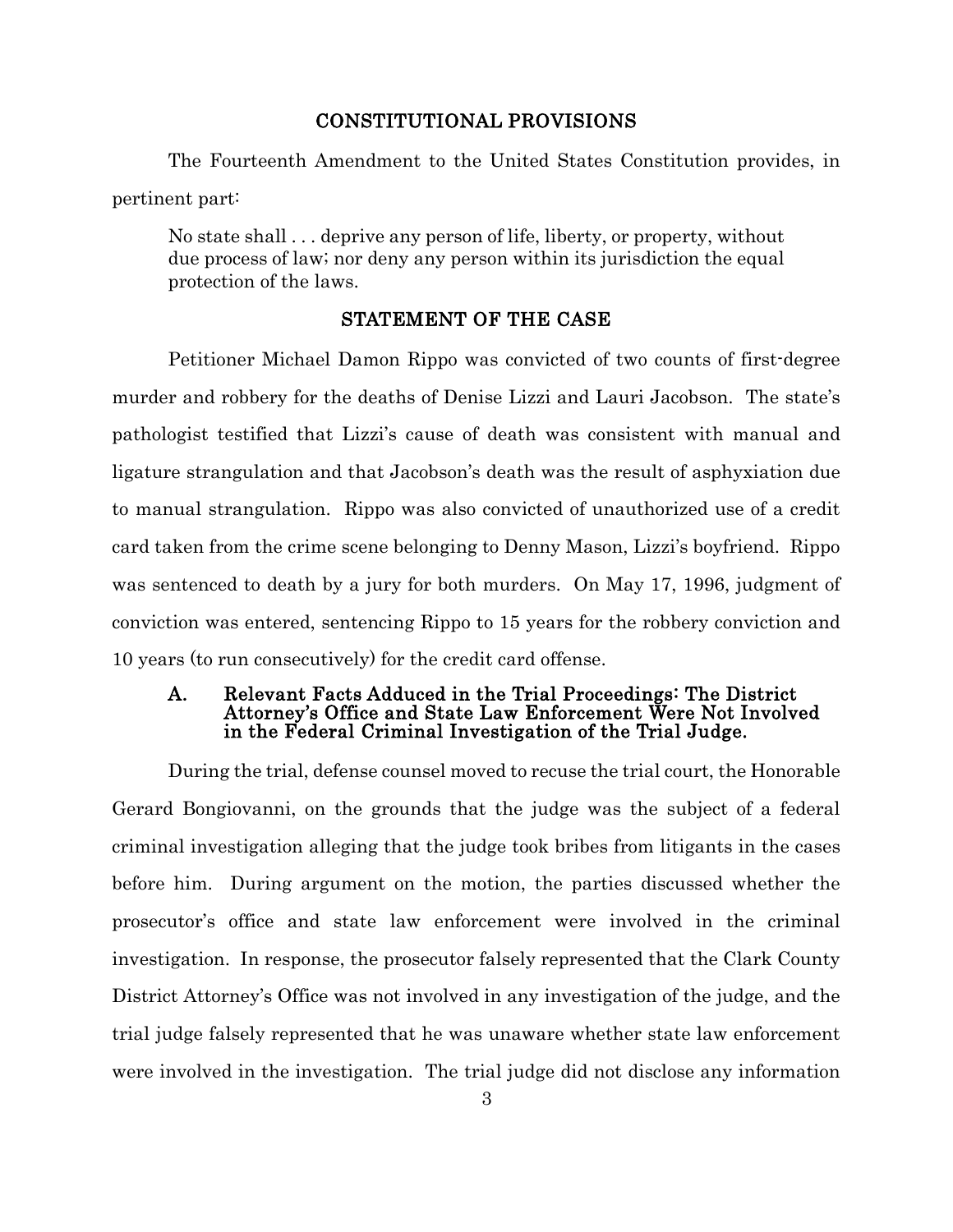regarding any relationship he may have had with Denny Mason, the victim of the stolen credit card offense and a witness for the state.

On February 5, 1996, based on information recently published in the local newspaper, trial counsel made a motion to disqualify the trial court on the grounds that the judge faced an imminent indictment in federal court, and that "the State is – obviously has to cooperate with the feds in reviewing cases of alleged bias, that there may be pressure placed on the Court to show favor to the State." App. 150-151; App. 164-165. When trial counsel stated that they had "no idea what's going on in your case other than the fact the . . .," the trial court interrupted and said "Neither do I." Id. at 151-152. The court represented, "I know as much as you do, what the newspaper writes." Id. at 152.

The prosecutor stated that he had discussed the matter with the Clark County District Attorney Stewart Bell and Chief Deputy District Attorney Charles Thompson and asked them: "Do you know what's going on? And they said not really . . . ." Id. at 153. He explained that Bell disclosed that the extent of his knowledge about the case was limited to "when the search warrant occurred, that the feds called him and  $-$  just as a sort of courtesy call  $\ldots$ ." Id. The prosecutor represented that Bell specifically instructed the federal authorities not to tell him anything about the case because of his role as a District Attorney before a sitting judge. See id.

The prosecutor represented that the Clark County District Attorney's Office had nothing to do with the federal investigation of the trial judge:

And so, I think the major thing that I want to point out, it is two different governmental entities. The State of Nevada, in terms of the District Attorney's Office at least, and through Stu [the District Attorney], I can speak for our office, we have nothing to do with any sort of – what we're reading about in the newspapers, because that's all I know, is the same thing that you read.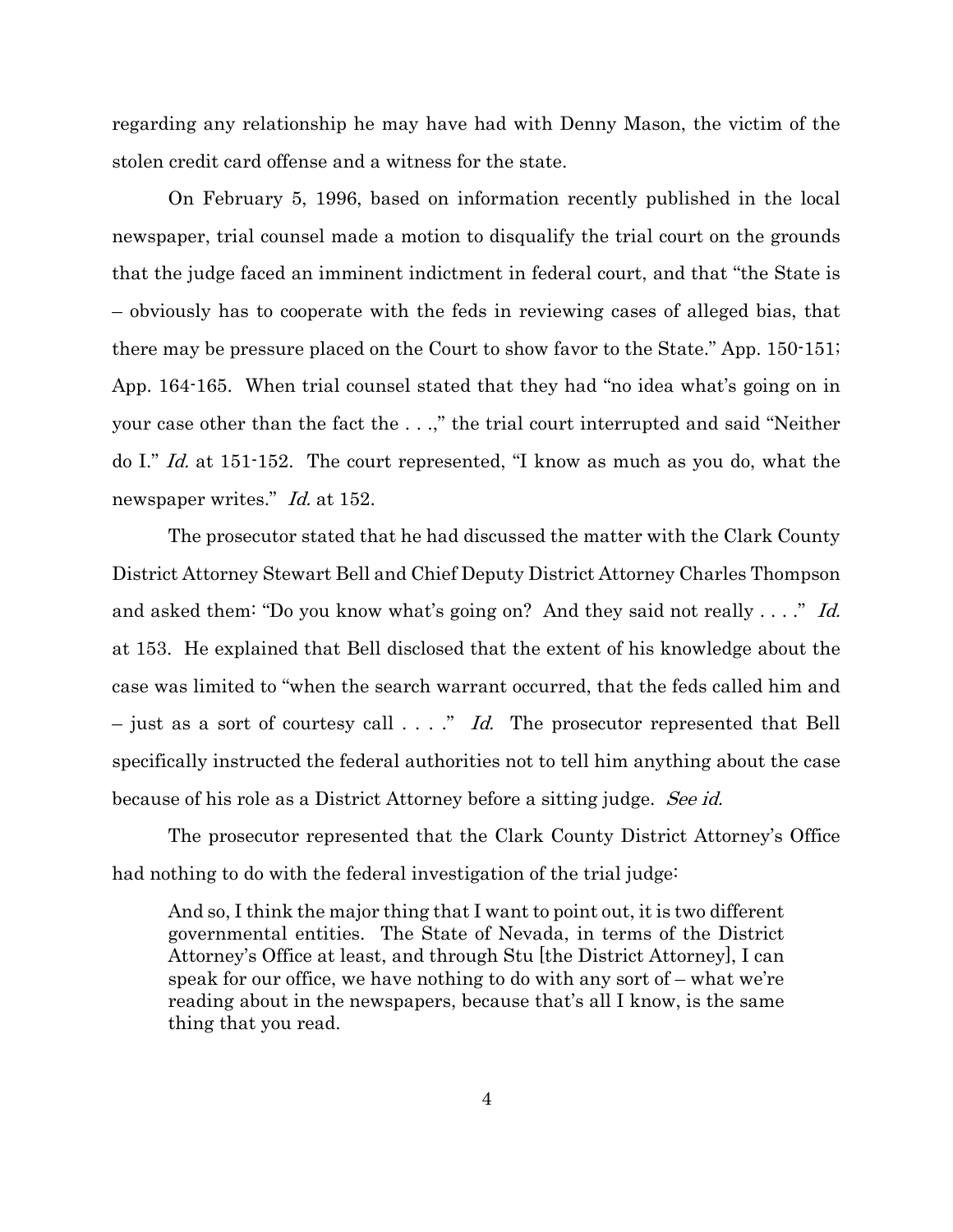We don't have any agreements with [the federal authorities], any working arrangements with them. We don't have anything with them and don't anticipate having any.

And so, I can't see that the State of Nevada, in here before you now, would have any emphasis one way or the other on any rulings or decisions that you might make. In fact, we want to make it abundantly clear that there is nothing like that going on. And we just – we want to say what we believe is true anyway, which is that you are not going to take sides.

App. 154. The prosecutor further explained, "I can say as an officer of the Court, we are not – and that is through Stu Bell, and if you want further words out of him, he will be happy to give them – but we just don't think – we just don't' think that there is anything to this motion. . . ." App. 155. The prosecutor again represented, "I learned from my boss this morning, Stu Bell, that he, nor any other person in our office, to his knowledge, has had contact." App. 157.

The trial judge represented that he was unaware whether the Las Vegas Metropolitan Police Department ("Metro") was involved in the federal investigation:

The Court: Well, would there be any difference if Metro conducted an investigation? I don't know. I heard a rumor to that effect, but I don't know if it's true.

Mr. Wolfson: It's very common for Metro's intelligence –

The Court: I think I read something in the paper to that effect in one of those articles.

Mr. Wolfson: It's very common for Metro's intelligence units to work with federal law enforcement agencies in a joint effort. I don't know whether they are doing that in this case or not.

The Court: I don't know either.

App. 157. The trial court denied the defense's motion for recusal. See id.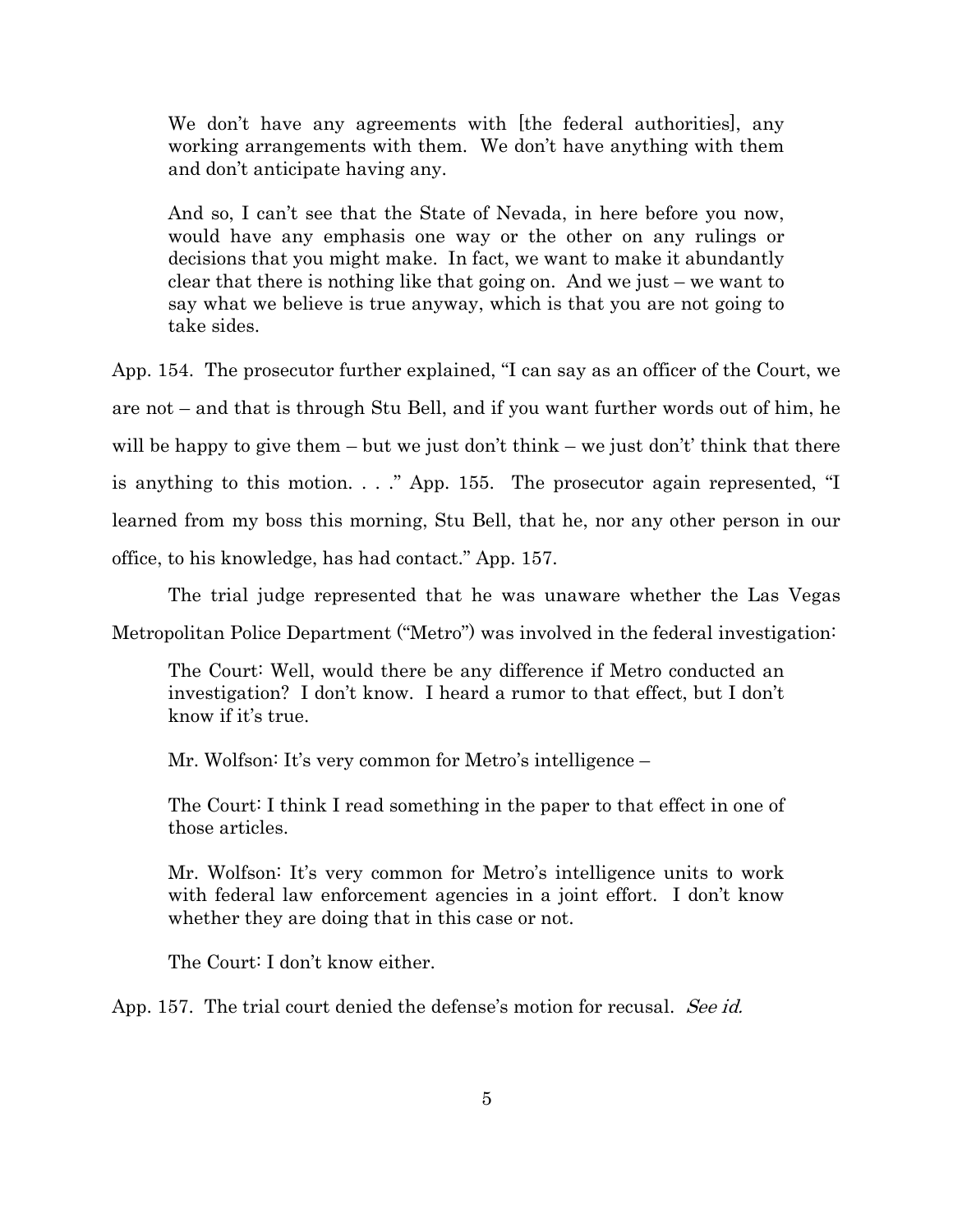After his conviction, Rippo filed a motion for new trial which asserted that the trial judge failed to disclose his business relationship with Denny Mason's business partner, Ben Spano, who was purportedly a member of the La Cosa Nostra in Buffalo, New York. App. 171-176. Rippo argued that disclosure of that information, along with the fact of the federal criminal investigation, should have required the recusal of the trial court. App. 171-176. According to the motion,

If the defense had known about the connection between the judge, Denny Mason, and organized crime, we would have asked for a recusal and considered calling the judge as a witness. Also, if the judge had disclosed this mob connection, we could have had additional information to question Mr. Mason.

App. 173-174.

In its opposition to the motion for new trial, the state argued that Rippo's motion should be denied based on the trial judge's representations on the record at trial. App. 177-182. Specifically, the state referred to the judge's representations "stating emphatically that the Rippo case and the pending federal investigation against the court were completely unrelated." App. 178. The state argued that Rippo's motion "has not presented one iota of evidence which contradicts the previous declarations of Judge Bongiovanni made on the record in his denial of the motion for recusal." App. 179. The Honorable James Brennan, who was substituted for Judge Bongiovanni after his indictment, heard arguments on Rippo's motion. The trial court denied Rippo's motion as lacking any factual support. App. 186.

On direct appeal, Rippo raised a claim of judicial bias and argued that the trial court should have recused itself. He also argued that the trial court erred in denying his motion for an evidentiary hearing to determine "whether there was any involvement by the District Attorney's Office in the investigation and indictment that should have been revealed on the record before Judge Bongiovanni was allowed to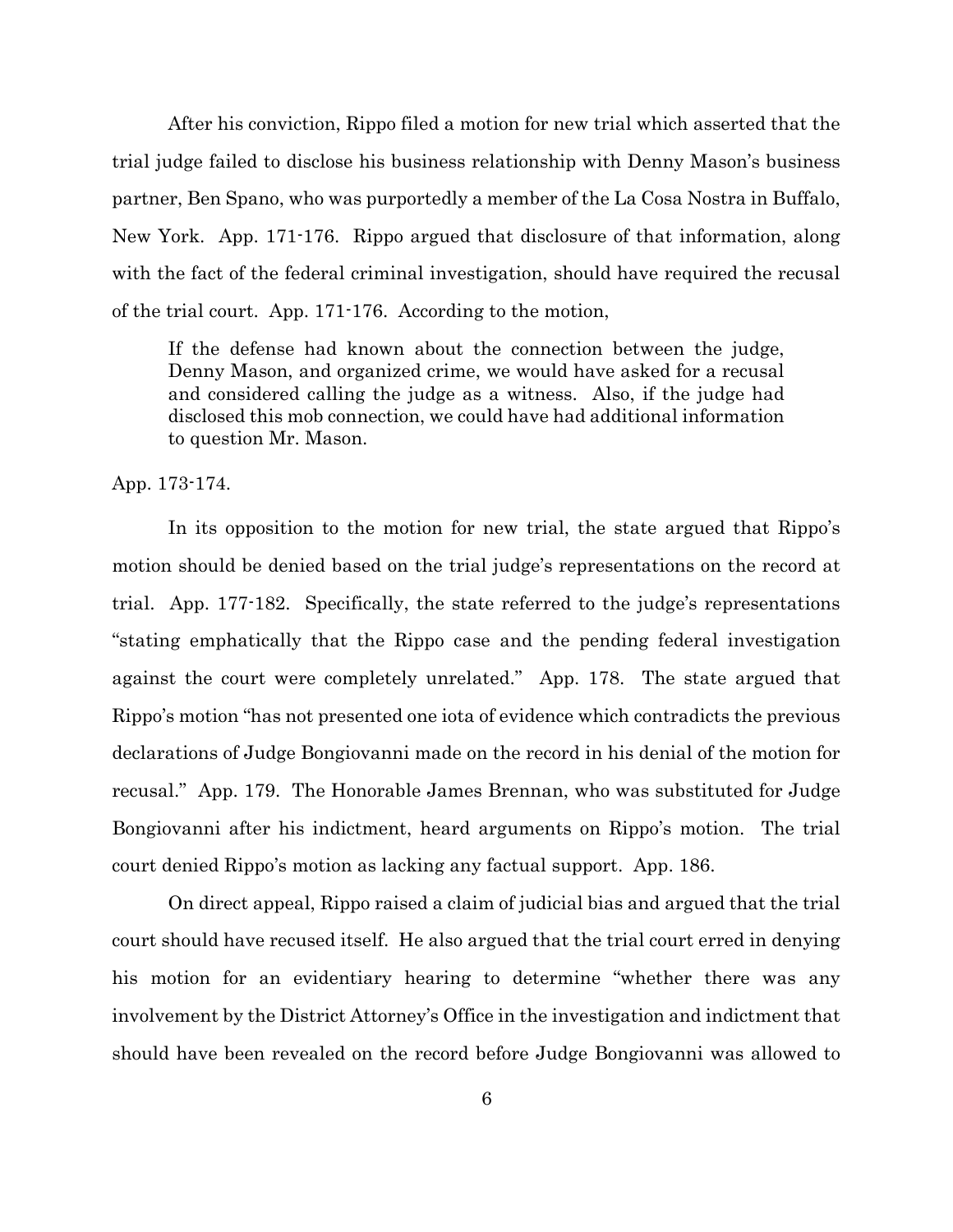proceed with the capital trial." App. 267. Rippo also alleged that the District Attorney's Office was a necessary participant in a sting operation against the judge which "involved a manipulation of the random assignment of cases so that particular cases would track to his department. If the office of the District Attorney were involved in any aspect of this situation then the representations put on the record during trial were inaccurate." App. 285. Appeal counsel did not include any citation to the record to support his assertions, presumably because recent news reports only vaguely hinted at the time the Clark County District Attorney's Office might be involved in the sting operation.

In its answering brief, the state argued that the District Attorney's Office had no involvement in the investigation of the trial court and that judge court would not have had any reason to be concerned about the prosecutor's office.

the State admittedly had nothing to do with the federal probe. [citation] The State was not in a position to do anything to Judge Bongiovanni. The judge had no reason to worry about 'what the State was going to do to him. Completely different entities were involved.'

App. 277. The state reiterated the representations of the prosecutor at trial that the District Attorney's only involvement in the case against the judge was limited to notice after the fact regarding the execution of the search warrant on his home. Id.

The Nevada Supreme Court affirmed the convictions, denying both the recusal motion and the motion for new trial on the grounds that there was no factual support for any of Rippo's assertions. Rippo v. State, 946 P.2d 1017, 1023-24 (Nev. 1997). The court also denied Rippo's request for a remand for an evidentiary hearing on his allegations of judicial bias. App. 067-90.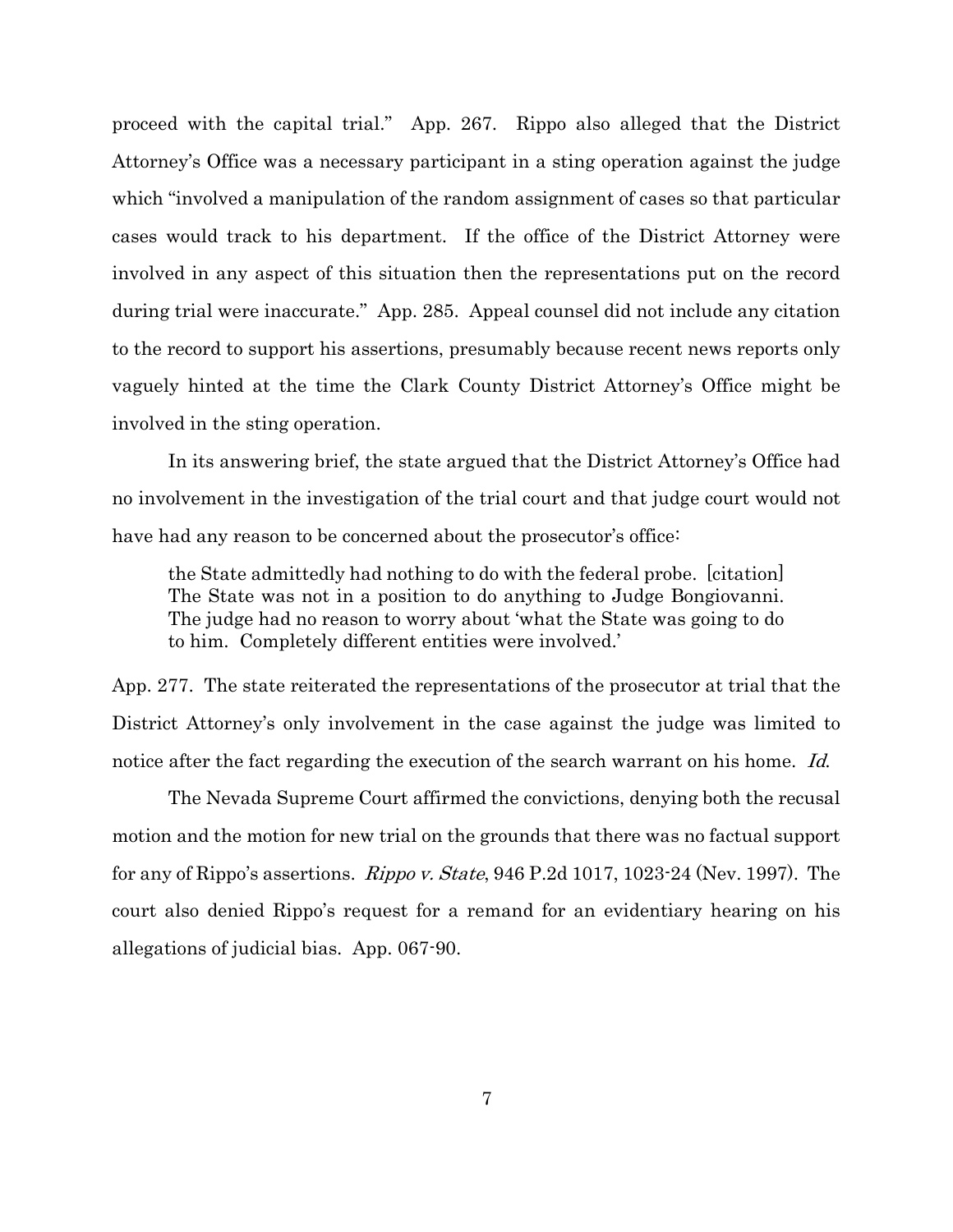<span id="page-12-0"></span>B. Relevant Facts Proffered in the Instant Habeas Proceeding: The District Attorney's Office and State Law Enforcement Were Involved in the Federal Criminal Investigation of the Trial Judge.

The instant proceeding arises from the filing of Rippo's second state postconviction petition.[2](#page-12-1) In this proceeding, Rippo proffered overwhelming evidence that the Clark County District Attorney's Office and state law enforcement were involved in the federal criminal investigation, and that the office was also conducting an investigation of the judge's cases to determine whether he had taken bribes from litigants.

Contrary to the state's representations at trial, the Clark County District Attorney's Office and the Chief Judge of the Eighth Judicial District Court were essential participants in the federal sting operation to bait Judge Bongiovanni into taking bribes from the litigants before him. Specifically, a "supervising attorney" in the Clark County District Attorney's Office obtained a phony indictment in state court against Terry Salem, a government informant, and worked with the Chief Judge of the court to manipulate the random assignment system to send Salem's case to Judge Bongiovanni's department to see if the judge would accept a bribe from Salem. In the United States Attorney's trial memorandum in Bongiovanni's case, it expressly noted, "With the assistance of the District Attorney's office, and as part of the undercover operation, Salem was indicted by a state grand jury on December 15, 1994 for theft charges relating to the California Federal Bank fraud, and the case was assigned to Bongiovanni." App. 397.

 $\overline{a}$ 

<span id="page-12-1"></span><sup>2</sup> Rippo filed a timely first state post-conviction petition that was denied by the habeas court, and the denial was affirmed by the Nevada Supreme Court in a sharply divided 4-3 decision relating to the validity of the death sentences. Rippo v. State, 146 P.3d 279 (Nev. 2006). That proceeding does not raise any issues that are relevant to Rippo's claim of judicial bias.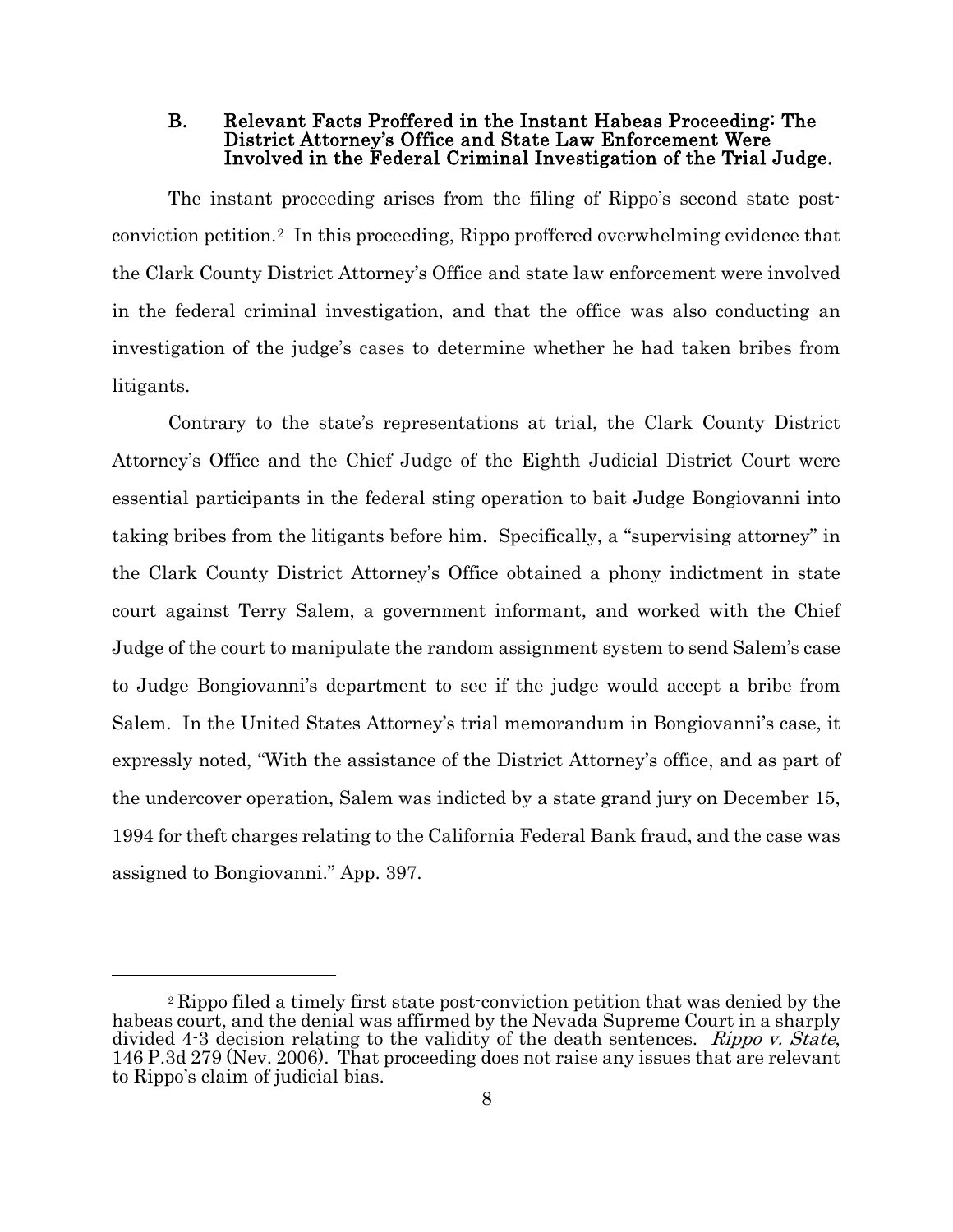A defense motion filed by Bongiovanni's attorneys specifically sought dismissal of the indictment on the ground that the government's sting operation constituted outrageous government conduct. App. 232-260. In that motion, the defense cited to the affidavit of FBI case agent Jerry Hanford wherein Agent Hanford represented that "a supervisory attorney with the Clark County District Attorney's Office has agreed to present a state Grand Jury with an Indictment charging SALEM with forgery and obtaining money under false pretenses in regard to the fraud committed against California Federal Bank. Under the state system, the District Attorney's Office must send the target a notice of his target status and invite him to appear before the Grand Jury." App. 236-237. Agent Hanford further explained that the same supervising attorney was necessary to manipulate the random assignment process to ensure the case was sent to Judge Bongiovanni's department: "In any event, the deputy district attorney who is cooperating in this investigation said that he can ensure that the case is assigned to Bongiovanni if Flangas and/or Bongiovanni do not do it themselves, or the case is not randomly assigned to him, without Bongiovanni being alerted to that fact." App. 237.

At Bongiovanni's criminal trials, Terry Salem, Metro Detective John Nicholson, and Special Agent Hanford all testified about the roles of the Clark County District Attorney's Office and state law enforcement in the investigation of Bongiovanni. Salem testified that he became a government informant and it was his understanding that a phony indictment would be presented against him in state court and routed to Bongiovanni's department. App. 436-448, App. 453-454, 461, App. 484- 488. Metro police detective John Nicholson testified that he was involved in every aspect of the criminal investigation of Judge Bongiovanni. Nicholson testified that he was involved in the surveillance operation wherein Terry Salem handed the bribe money to Paul Dottore – the alleged intermediary between Salem and Bongiovanni –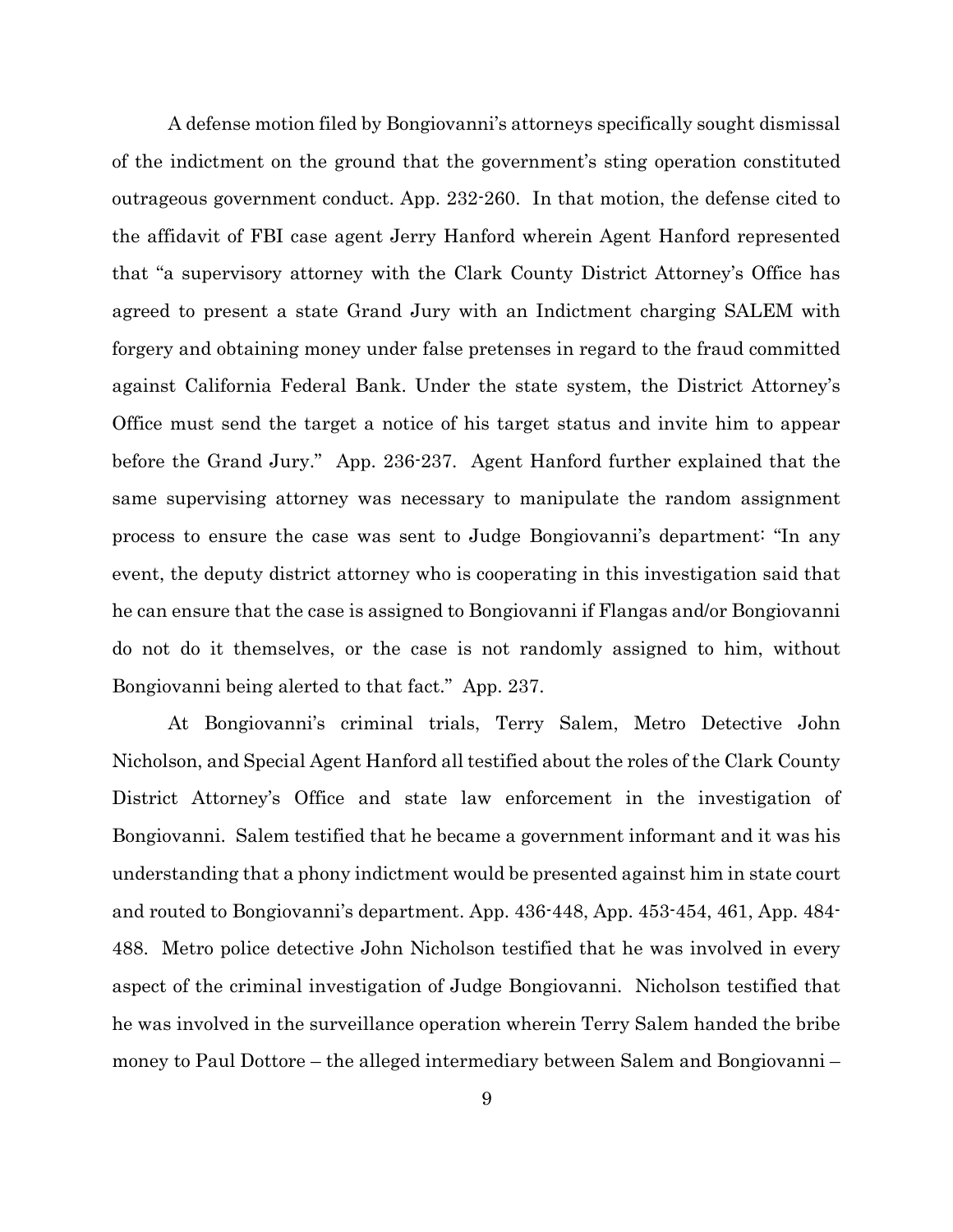who also became a government witness against Bongiovanni at his criminal trials. App. 458-459. Nicholson was present during all witness interviews. App. 479. Nicholson testified that he and Mike Abbot from the Nevada Division of Investigation ("NDI") were personally involved in the execution of a search warrant on Bongiovanni's property in October of 1995. App. 461-476. Nicholson was the first person to walk into Bongiovanni's residence wearing his yellow police jacket, clearly identifying him as a Metro police officer. App. 480, 517-518. Also, Nicholson was the first person to make contact with Bongiovanni in his residence and was the person who questioned him about the bribe money. App. 476, 478, 513. Finally, Nicholson was present when the authorities pulled over Paul Dottore after he left Bongiovanni's home. App. 464-466. Special Agent Hanford corroborated all of Detective Nicholson's testimony regarding state law enforcement's involvement in the investigation of Judge Bongiovanni. App. 484, App. 495-496, 503.

When testifying in his defense, Bongiovanni admitted that he had actual knowledge at the time of the search warrant's execution that Metro was involved in the federal investigation. Bongiovanni testified that he saw Nicholson as the first person entering his home wearing a Metro jacket. App. 513 ("the first person I saw was Detective Nicholson, and like they stated they were all in their FBI garbs and Metro had his raincoat on with the letters, and as I turned the corner there was Nicholson, he says I have a warrant here."). App. 513. At his second trial, Bongiovanni testified that Detective Nicholson was wearing a jacket that "had 'Metro' or 'Las Vegas Police Department'" inscribed on it. App. 518. Bongiovanni testified, "Nicholson was the one that was very, very loud. I'm not saying it was like a drug bust, but he was very loud and he put the fear of God in my kids, I'll tell you." App. 527, 530 ("Nicholson was right in my ear, I mean – and he could talk loud and it seemed like screaming to me, shouting."), App. 531 ("all's I could hear was Nicholson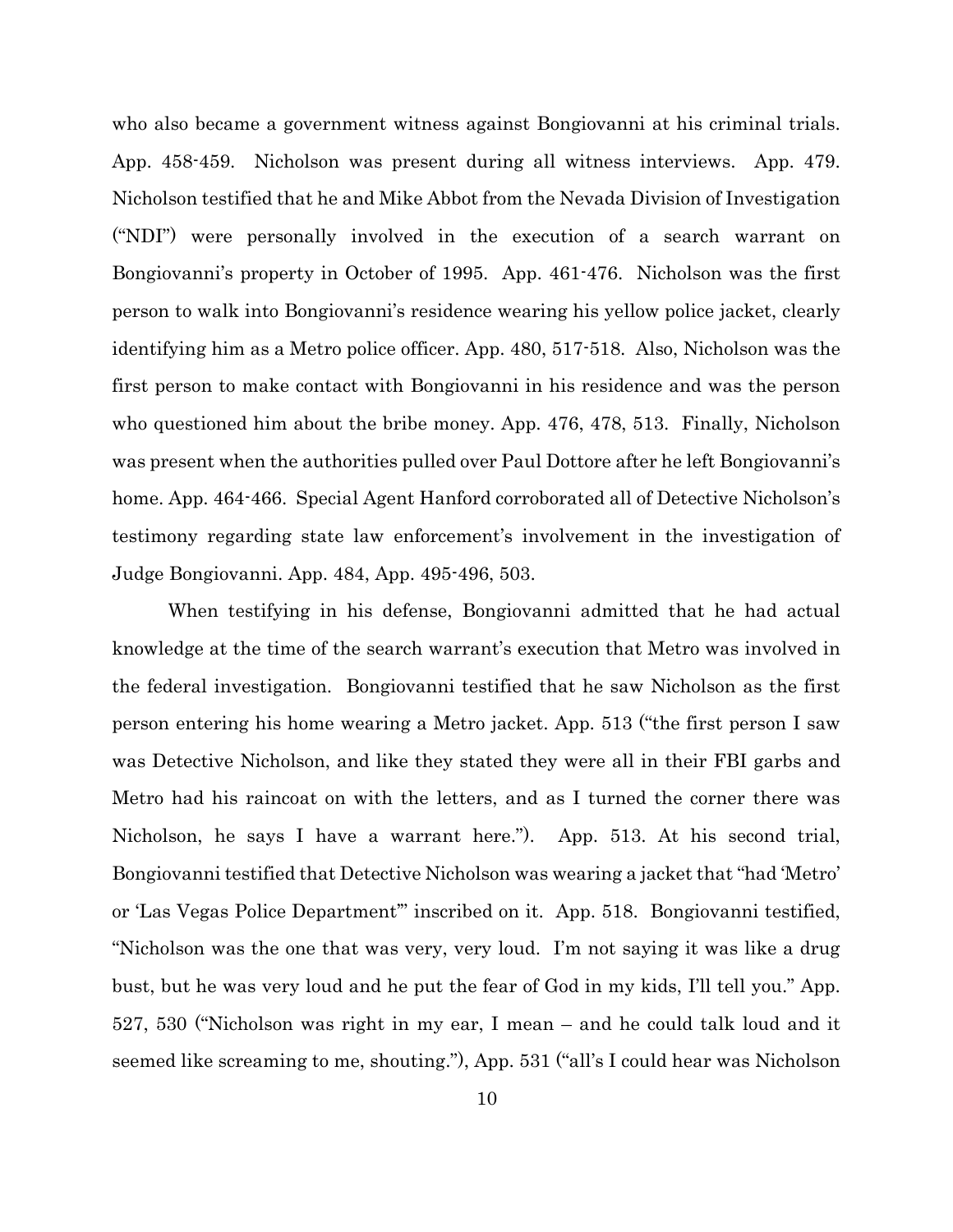shouting in my ear."). Bongiovanni also testified that Nicholson was the officer who obtained the marked bribe money from his back pants pocket. See App. 531-542. Therefore, Bongiovanni's representations at Rippo's trial that he did not know whether Metro was involved in the investigation were false.

Bongiovanni's actions directly before Mr. Rippo's trial demonstrate that he was also aware of the involvement of the Clark County District Attorney's Office in the federal investigation. After the execution of the search warrant on October 17, 1995, Bongiovanni hired attorney Tom Pitaro, who interviewed Paul Dottore, the government informant and alleged intermediary between Salem and Bongiovanni, and obtained information about the bribery investigation. App. 354. Less than a month later, on November 7, 1995, Judge Bongiovanni disqualified himself from adjudicating Salem's criminal case to avoid the appearance of impropriety and implied bias. App. 133. Contained within the district court case file for Salem was an indictment that was sought by Ulrich Smith, a deputy district attorney with the Clark County District Attorney's Office. App. 135-141. The indictment listed the lead witness against Salem as Detective John Nicholson from Metro Intelligence. See id. Also contained within the district court file was the grand jury transcript showing that the District Attorney's Office presented the testimony of Detective Nicholson as the lead witness against Salem. On January 10, 1996, the District Attorney's Office dismissed the state criminal case against Salem. App. 133-134. This sequence of events demonstrates that Judge Bongiovanni did know about the Clark County District Attorney's role in the sting operation directly before Rippo's trial, beginning on January 30, 1996.

Rippo also presented evidence that the Clark County District Attorney's Office was conducting its own investigation of Judge Bongiovanni's cases at the time of Mr. Rippo's trial. At the time, media reports depicted Bongiovanni as a "liberal" who was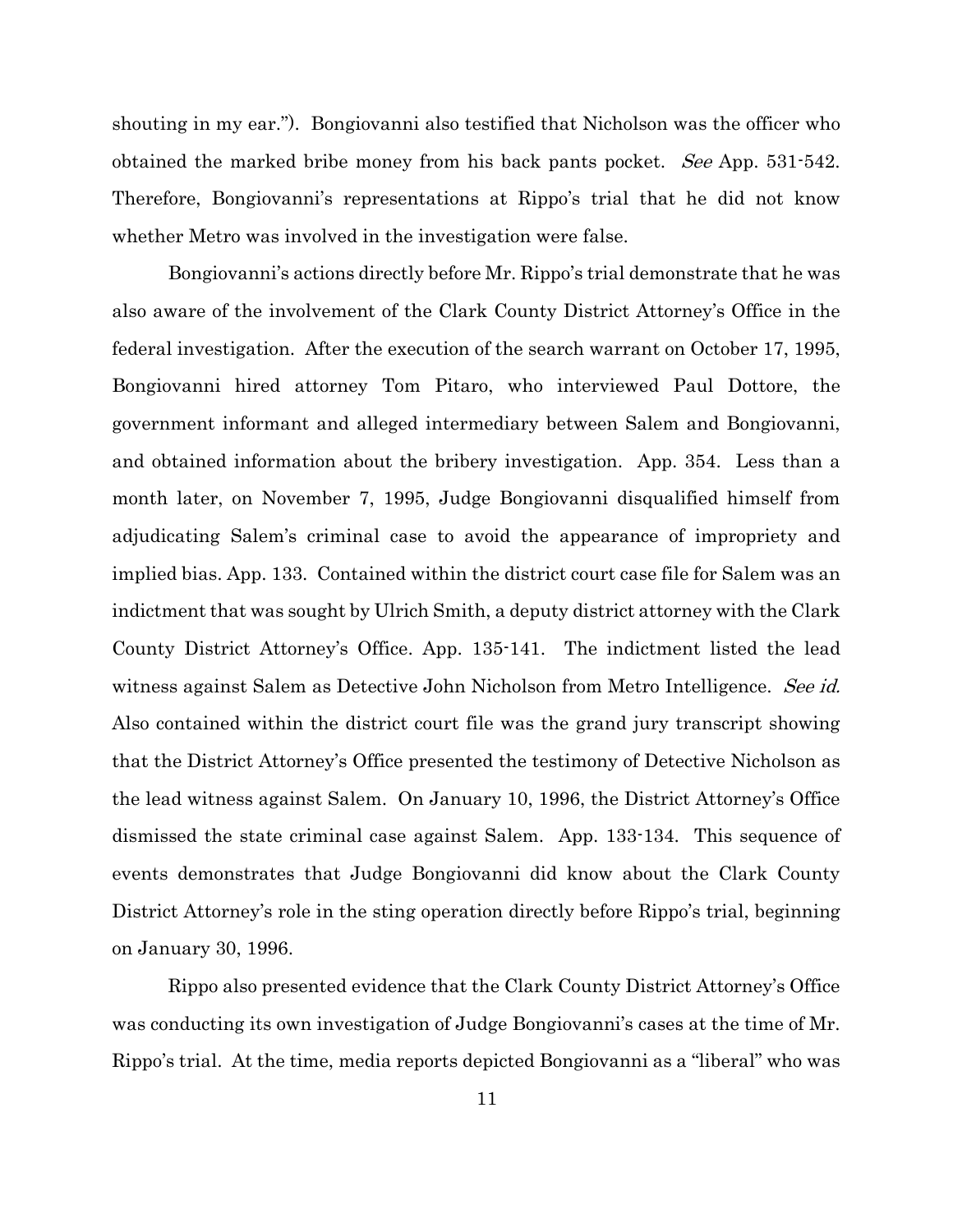soft on criminals. App. 168-170. According to the article, "[t]he district attorney's office is reviewing its cases before Bongiovanni to determine if the judge's alleged biases affected the prosecution." Id. The same article stated that the District Attorney's Office considered Bongiovanni to be a "liberal" when it came to judging: "'We probably didn't enjoy trying cases in his department as much as we did others,' said Deputy District Attorney Chuck Thompson . . . . 'He wasn't our first choice to try a close case in front of.'" Id. Another article stated, "Clark County District Attorney J. Charles Thompson said Thursday the office is reviewing the case of Kevin Brown, the 30-year-old son of Las Vegas U.S. Marshal Service chief Herb Brown." App. 168. No information regarding the District Attorney's internal investigation of Bongiovanni has ever been disclosed.

The sequence of events demonstrates that the trial court would have had reason to be concerned about the state's involvement in the federal criminal investigation at the time he presided over Rippo's capital trial. Bongiovanni became aware of the nature of the federal investigation on October 17, 1995, when the search warrant was executed on his home. Bongiovanni's attorney immediately began investigating the case and obtained inside information that was not known to the general public about the investigation. App. 352, App. 327-328. And then Bongiovanni apparently acted on that inside information by disqualifying himself from Salem's case on November 7, 1995. Rippo alleges on information and belief that the federal grand jury convened in December of 1995. According to newspaper accounts, Bongiovanni had even been offered a guilty plea by the federal authorities directly before Rippo's trial. Jeff German, Bongiovanni Braces for Tough Fight Over Corruption Charges, Las Vegas Sun, April 18, 1996, at 1A. In addition, the District Attorney's Office, at the direction of J. Charles Thompson, the same person consulted by the prosecutor who said the District Attorney's Office knew nothing about the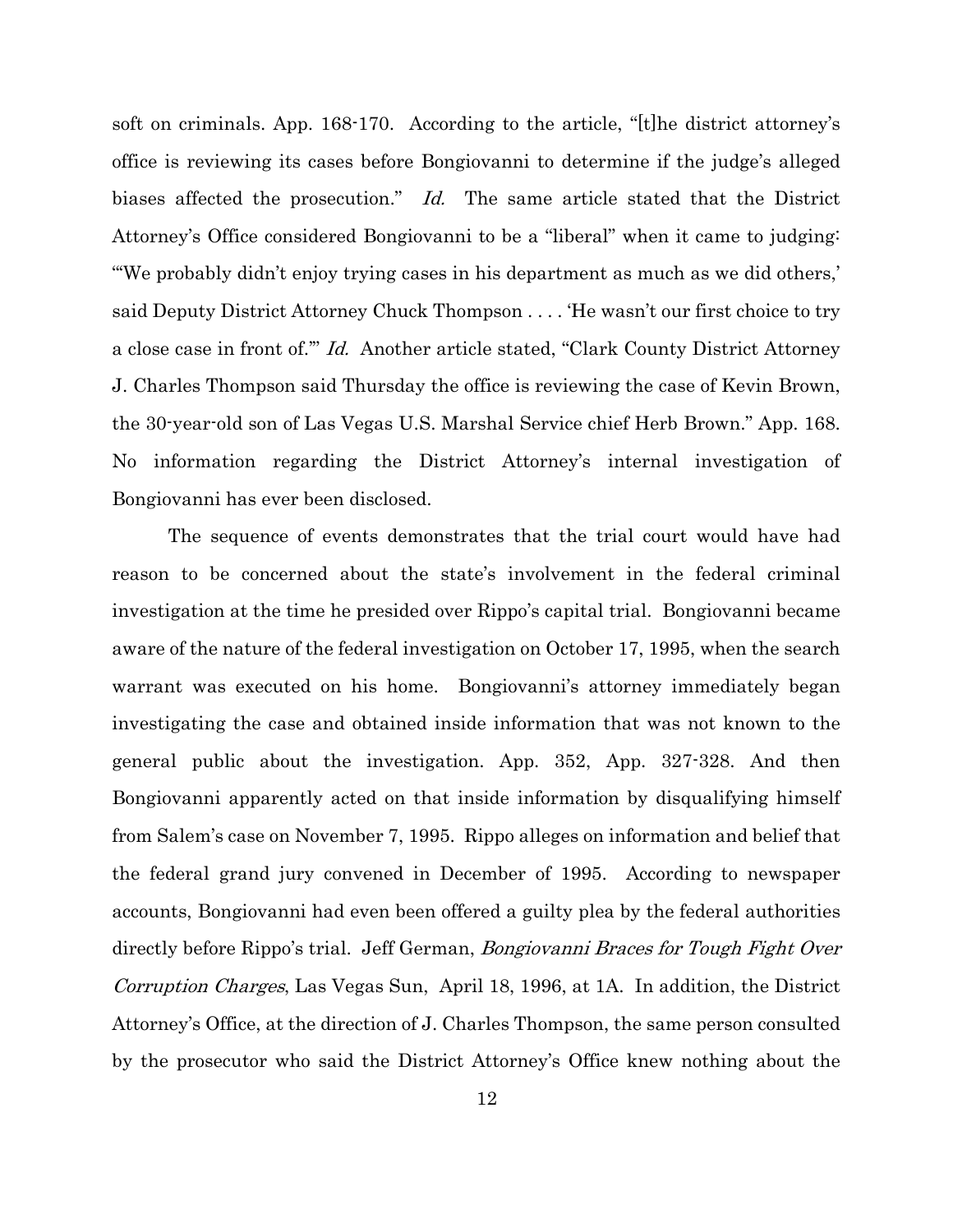federal investigation, was conducting an investigation of criminal cases that had come before Bongiovanni.

### <span id="page-17-0"></span>C. The Federal Bribery Investigation Against the Trial Judge Involved Fixing Cases for Alleged Mafia Associates, Including Denny Mason

Rippo also proffered evidence in the instant habeas proceeding showing that there was a direct relationship between the federal criminal investigation of the trial judge and the state's victim witness, Denny Mason. Mason testified at trial that he was the owner of the credit card and motor vehicle that were taken from the victim, Denise Lizzi, and purportedly used by Rippo. Rippo proffered evidence showing that the bribery allegations against the judge included wiretap evidence that alleged mafia figures contacted the court and sought and obtained benefits in a case involving Denny Mason as the defendant.

A material portion of the federal criminal allegations against Bongiovanni included the fact that the trial judge performed favors for Ben Spano, an alleged member of the mafia, in the form of own recognizance releases and fixing traffic tickets for Spano and his associates, including Denny Mason.[1](#page-17-1) Specifically, the

<span id="page-17-1"></span> <sup>1</sup>During Agent Hanford's testimony at Judge Bongiovanni's trial, the government introduced Exhibit 113, which was a recording of Ben Spano's phone call to Judge Bongiovanni's home. App. 492. The government also introduced Exhibit 114, which comprised seven recorded phone conversations relating to Bongiovanni's purported favors for Spano. App. 492-493. Bongiovanni testified that the own-recognizance release that he obtained for Spano's son was legitimate because he believed that Spano would make his court appearances. App. 509. On cross-examination, Bongiovanni admitted that he knew Spano: "Q He's a friend like Ben Spano was a friend, right? A – but we weren't – no, no. I knew Ben Spano a little better than Mr. O'Neill . . . .").

Spano called Bongiovanni on December 29, 1994, at his home and this phone call was intercepted by the FBI. App. 199. Bongiovanni's secretary, Diane Woofter, called Spano on February 13, 1995, and this phone call was also intercepted by the FBI. App. 202. Bongiovanni's defense counsel filed a motion mentioning the allegations from Agent Hanford's affidavit that Spano was a member of the Buffalo La Cosa Nostra, which operated companies in Las Vegas. App. 227.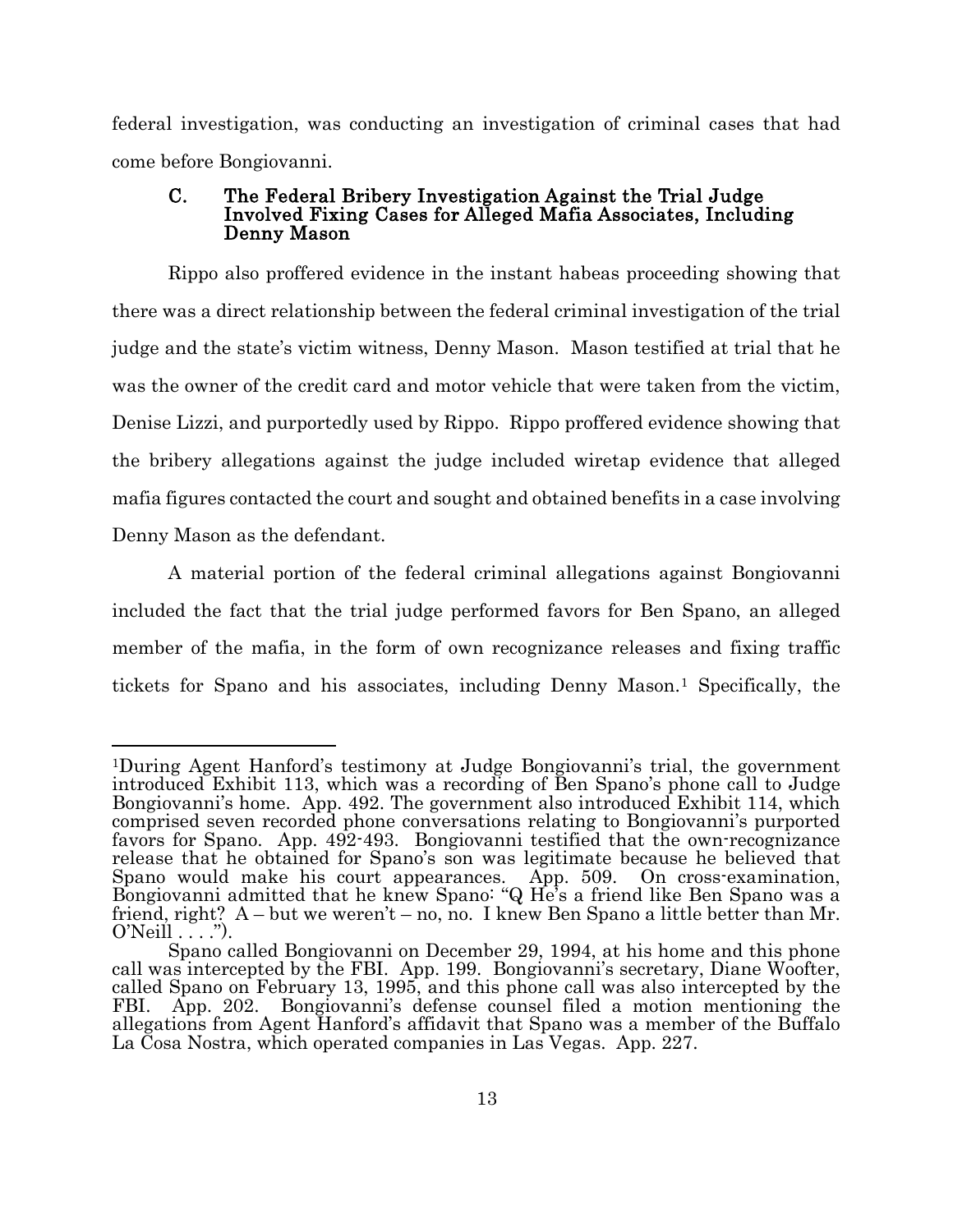indictment against Bongiovanni alleged that he improperly granted benefits to Spano in criminal cases. App. 307-315. Ben Spano was also specifically referenced in the United States Attorney's trial memorandum. App. 396. One of the individuals for whom Spano obtained benefits from Bongiovanni was Denny Mason. Specifically, an authorization for a wiretap order, dated October 11, 1995, included the memorialization of a phone call from Spano to Judge Bongiovanni's chambers. App. 396-397. In the conversation, "Ben Spano (Buffalo LCN ["La Cosa Nostra"] associate called Bongiovanni re[garding] his brother in Henderson jail; guy OR'd; also talked to Woofter re[garding] Denny Mason's ticket)." Id. Rippo further alleged on information and belief that Spano personally introduced Mason to Bongiovanni at a social event.

At Rippo's trial, Bongiovanni falsely represented that there was no connection between the federal investigation and the instant case. App. 164.

## <span id="page-18-0"></span>D. The State Courts Ignored the Import of the New Evidence by Holding that Rippo's Judicial Bias Claim Had Been Previously Raised and Rejected.

After discovering the evidence above pertaining to Bongiovanni's criminal case, Rippo filed the instant successive state petition on Janury 25, 2008. The State moved to dismiss the petition, and Rippo opposed the motion and sought formal discovery and an evidentiary hearing on his claim of judicial bias. During argument on the State's motion, counsel for the State acknowledged the overwhelming evidence proffered by Rippo that the State was involved in the sting operation against the judge. Counsel for the State acknowledged that the district attorney's office "are the only ones that can file a case [against Salem, the government informant], so I can see how this might have come about." App. 555. At the same time, the representative for the State made it clear that he did not make any attempt to determine what facts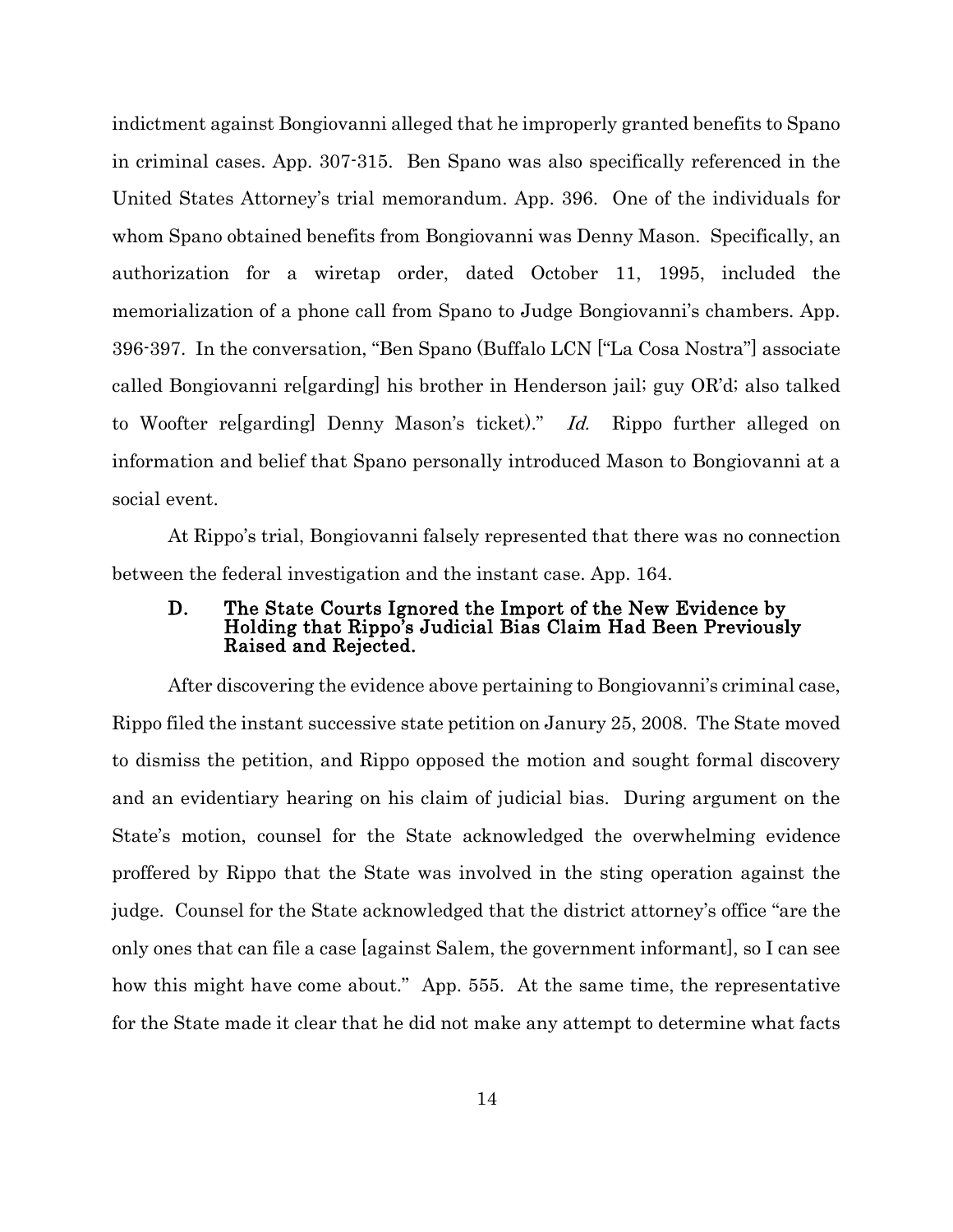were known to his office regarding its role in the investigation and prosecution of the judge at the time of Rippo's trial:

I did not intend to admit anything in any brief that I filed in this case. I don't know what happened. I wasn't there. I wasn't part of the proceeding. I'm simply looking at the documents the Federal Public Defender has provided which indicates there was a conversation with a deputy of our office and that there – that's the only place I'm getting that is from their own documents. So I don't intend to say that we were involved. I simply don't know.

App. 555.

The state habeas court granted the State's motion to dismiss and denied Rippo's motions for discovery and an evidentiary hearing. In its findings of fact and conclusions of law that were drafted by the State, the court held that Rippo's claim was procedurally defaulted because defense counsel purportedly knew at the time of trial that the State was involved in the criminal investigation of the trial judge:

The record shows that more than a decade ago, Rippo's trial counsel knew and alleged that the State was involved in the Federal sting operation by indicting Terry Salem and manipulating the random assignment of the case and also that Bongiovanni failed to disclose a prior relationship with witness Denny Mason who was the business partner of reputed Buffalo mob associate Ben Spano.

App. 563.<sup>3</sup> As explained above, the record before the state court on direct appeal showed that the District Attorney's Office and state law enforcement were not involved in the investigation of the trial judge, and there was no evidence connecting state victim witness Denny Mason to the criminal investigation.

The Nevada Supreme Court affirmed the habeas court's denial of Rippo's petition, albeit for different reasons. The court characterized Rippo's claim of judicial bias as being predicated on the fact that the trial judge

<span id="page-19-0"></span> <sup>3</sup> Rippo filed a formal objection to this proposed finding on the ground that it was factually baseless.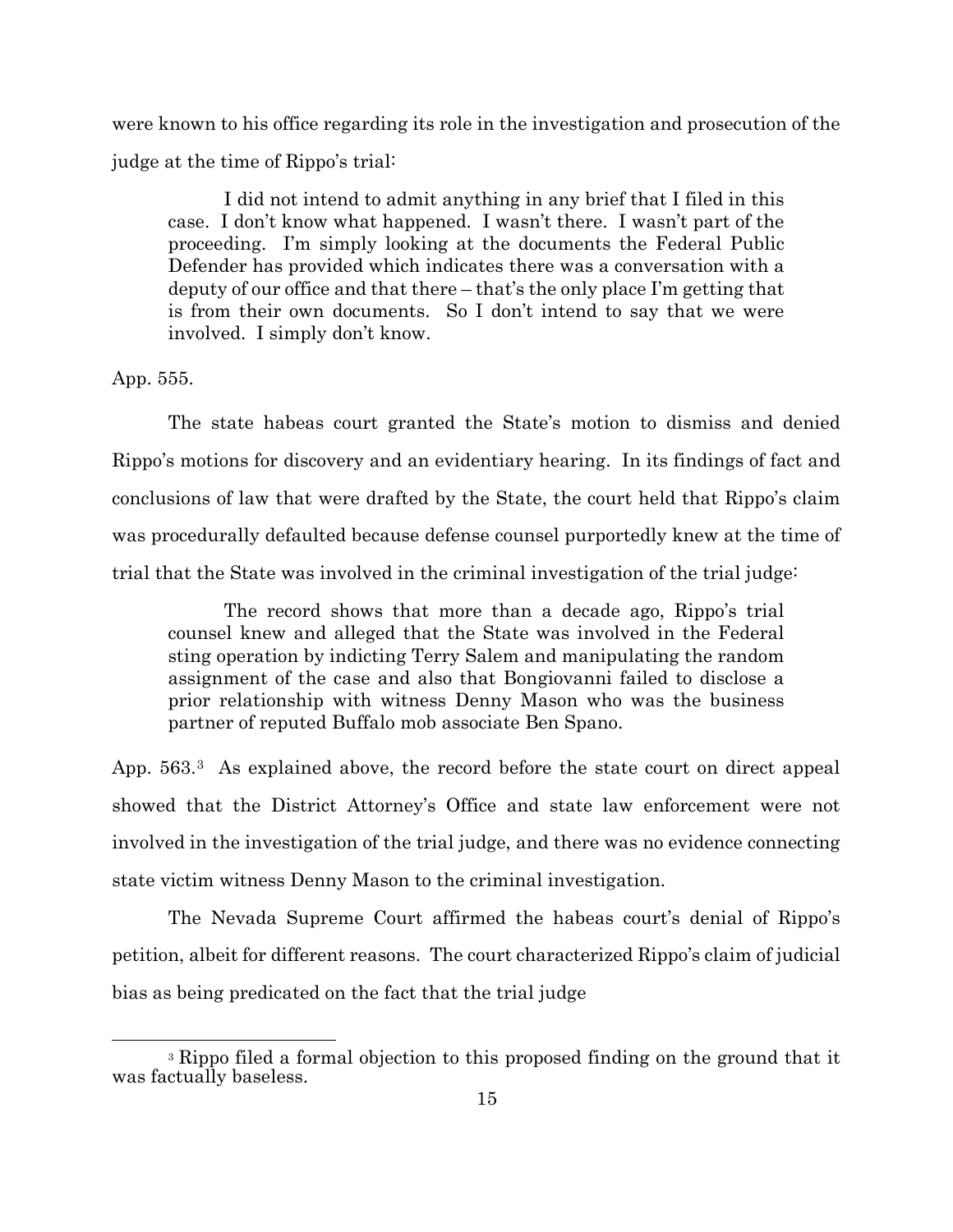(1) was the subject of a federal investigation at the time of trial, (2) knew that the Clark County District Attorney's Office and/or the Las Vegas Metropolitan Police Department (Metro) were involved in the investigation but failed to disclose that fact, and (3) was acquainted with a trial witness (Denny Mason) but failed to disclose that fact because it would have incriminated the judge in the federal investigation.

Rippo, 368 P.3d at 743. App. 29. The court refused to reconsider its decision as to the first and third allegations because there "are no substantially different facts alleged now that would warrant an exception to the law-of-the-case doctrine with respect to our prior decision regarding these allegations." Id. at 743-44. App. 029-30.

As to the second allegation, the Nevada Supreme Court noted that Rippo proffered evidence showing that "as part of the sting operation, an unnamed chief or deputy district attorney worked with federal authorities to bring a fictitious case before the trial judge and that the judge saw a person wearing a Metro jacket when FBI agents executed a search warrant at his home." Rippo, 368 P.3d at 744. App. 030-31. However, the court rejected Rippo's argument because it was "not entirely clear that this new information established that the State was engaged in its own investigation of the trial judge or that there was a joint state/federal investigation as opposed to a federal investigation in which some state actors provided assistance to the federal authorities." Id. Even if there was, the court held that "the facts remain insufficient to establish judicial bias." Id.

The Nevada Supreme Court denied Rippo's petition for rehearing on May 19, 2016. App. 91-93. This petition for writ of certiorari follows.

# REASONS FOR GRANTING THE PETITION

<span id="page-20-1"></span><span id="page-20-0"></span>A. Certiorari Review is Warranted Due to the Nevada Supreme Court's Egregious Failure to Apply this Court's Settled Law to a Capital Case Involving Extreme and Unusual Facts that Created an Unacceptable Risk of Judicial Bias.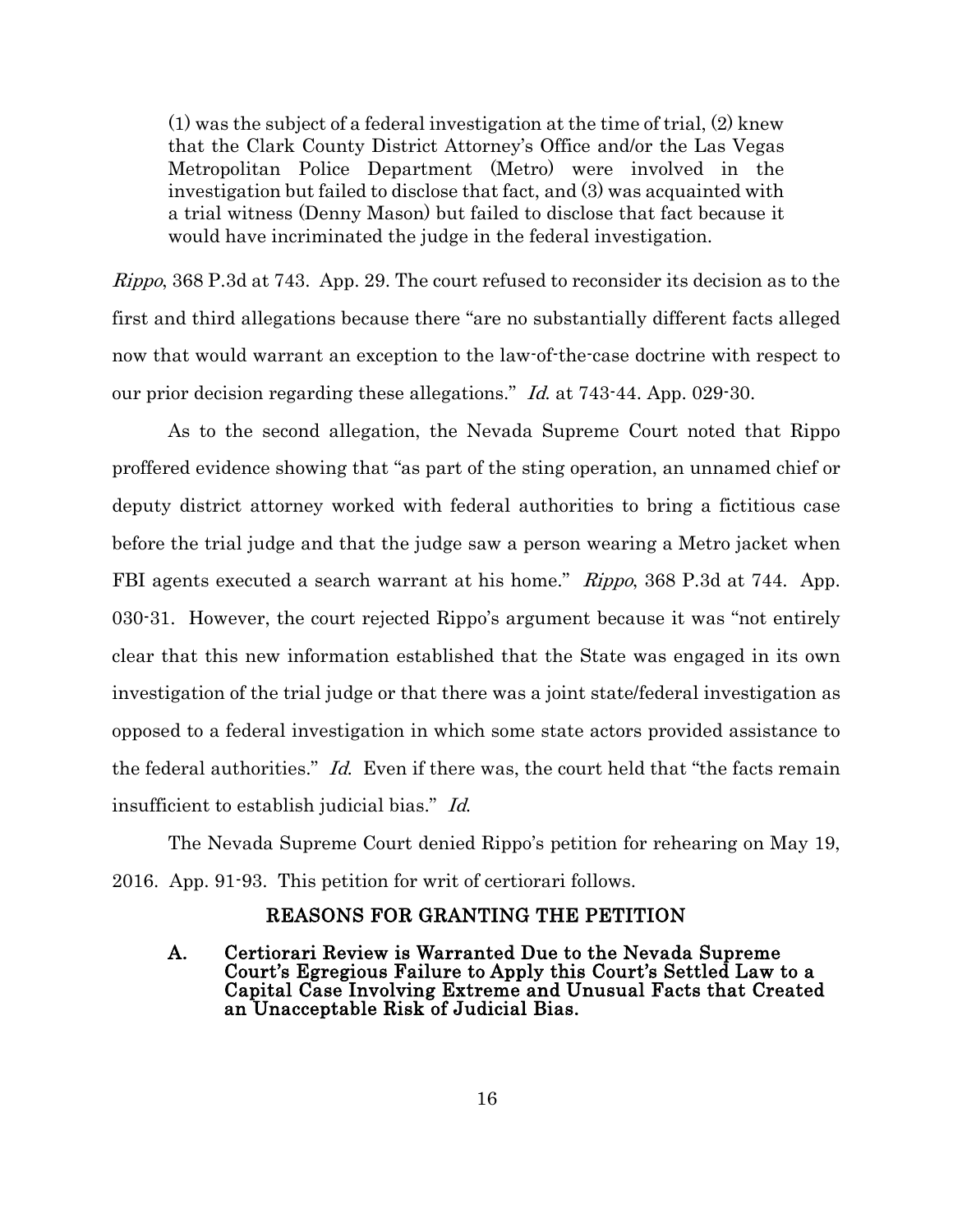This Court will review a capital habeas case arising from a state court judgment when the "lower courts have egregiously misapplied settled law." Wearry v. Cain, 136 S. Ct. 1002, 1007 (2016) (citing cases). This Court has also reviewed the decisions of state habeas courts where there are extreme and unusual facts that were not previously available to the defendant at trial as a result of state action. See id. at 1007-08.[4](#page-21-0) Here, the trial judge was being criminally investigated by one of the parties and the investigation concerned a case that the judge had fixed for one of the witnesses at Rippo's trial. The Nevada Supreme Court's failure to apply the appearance of impropriety standard to the facts of this case constitutes an egregious misapplication of this Court's judicial bias jurisprudence.

Moreover, this Court has intervened in cases presenting extreme and unusual facts when the state courts failed to consider the import of new material evidence that fundamentally altered the nature of a constitutional claim previously raised and rejected by the state court. E.g., Foster v. Chatman, 136 S. Ct. 1737, 174[5](#page-21-1)-46 (2016).<sup>5</sup> In such circumstances, a state court's ruling preventing re-litigation of a claim risks blinding the court to the consideration of new material facts, which require a different outcome. Cf. Wellons v. Hall, 558 U.S. 220, 222 (2010) (per curiam) ("perfunctory consideration" by court of appeals "may well have turned on the District Court's

 $\overline{a}$ 

<span id="page-21-0"></span> $4 E.g., Foster v. Chatman, 136 S. Ct. 1737, 1755 (2016) (noting state's streamuous)$ objection "[t]hroughout all stages of this litigation" that it did not exercise peremptory challenges in a discriminatory manner, until petitioner obtained discovery in habeas proceedings "of the prosecution's file" which "belield the State's claim"); Smith v. *Cain*, 132 S. Ct. 627, 629-30  $(2012)$  (petitioner "obtained files from the police investigation in his case" during state post-conviction proceedings that showed that the state failed to disclose material impeachment information at trial).

<span id="page-21-1"></span> $5$  See, e.g., Cone v. Bell, 556 U.S. 449, 459 $\cdot$ 61 (2009) (state courts conflated "the state-law disclosure claim Cone had raised on direct appeal with his newly filed Brady claim"); Wellons v. Hall, 558 U.S. 220, 221 (2010) (per curiam) (noting state court's finding that judicial bias claim re-raised in state habeas proceedings was denied as *res judicata*).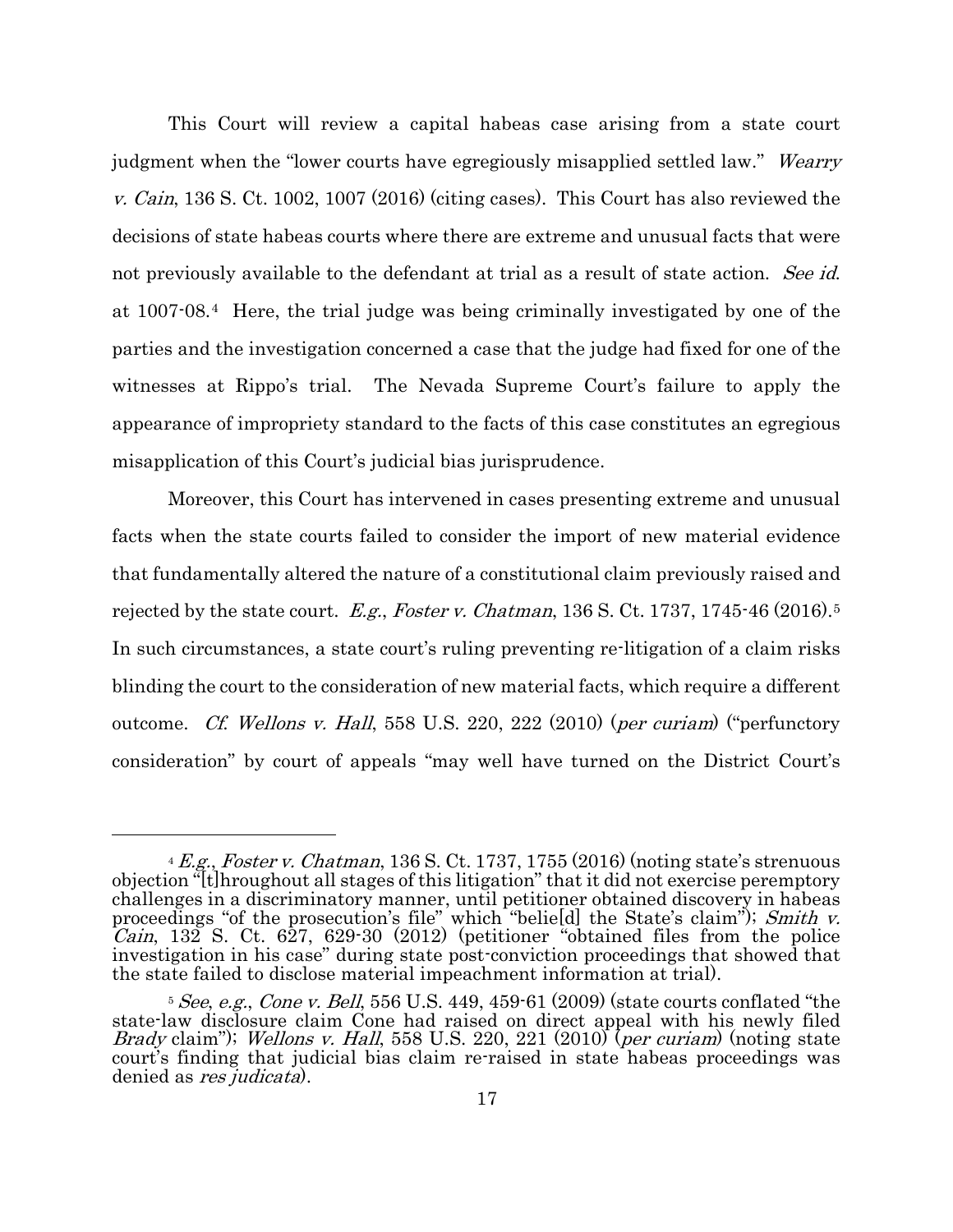finding of a procedural bar"). The decision by the Nevada Supreme Court in Rippo's case warrants this Court's intervention as the state court's law-of-the-case ruling – which is a decision on the merits for the purposes of federal review – so far departed from the accepted and usual course of judicial proceedings as to warrant this Court's plenary consideration. Cf. SCR 10.

In the alternative, Rippo requests that this Court grant his petition, vacate the decision of the Nevada Supreme Court, and remand the case for further proceedings in light of this Court's recent decision in Williams v. Pennsylvania, 136 S. Ct. 1899 (2016). In Williams, this Court granted certiorari from a state court judgment in a habeas case where a state supreme court justice had previously participated in the decision to seek the death penalty in the petitioner's case as the District Attorney approximately thirty years earlier. Id. at 1905-09. The personal involvement of the state supreme court justice in authorizing the death penalty is analogous to (although not perhaps as troublesome as) the personal involvement of the trial judge in Rippo's case where the trial court was being investigated by the state in connection with the federal bribery investigation, and where the judge's disclosure of his relationship with Denny Mason would have incriminated him in the federal investigation. In both cases "there is an unconstitutional 'potential for bias.'" Williams, 136 S. Ct. at 1905 (citation omitted). As in Williams, the very evidence discounted by the Nevada Supreme Court in Rippo's case is the same evidence showing that the trial judge had an improper personal interest in the case that required the court's recusal. Rippo accordingly meets the standard set forth by this Court for a GVR in light of Williams: there is "a reasonable probability that the decision below rests upon a premise that the lower court would reject if given the opportunity for further consideration, and [ ] it appears that such a redetermination may determine the ultimate outcome of the matter." Wellons v. Hall, 558 U.S. at 225 (citation omitted). Cf., e.g., Flowers v.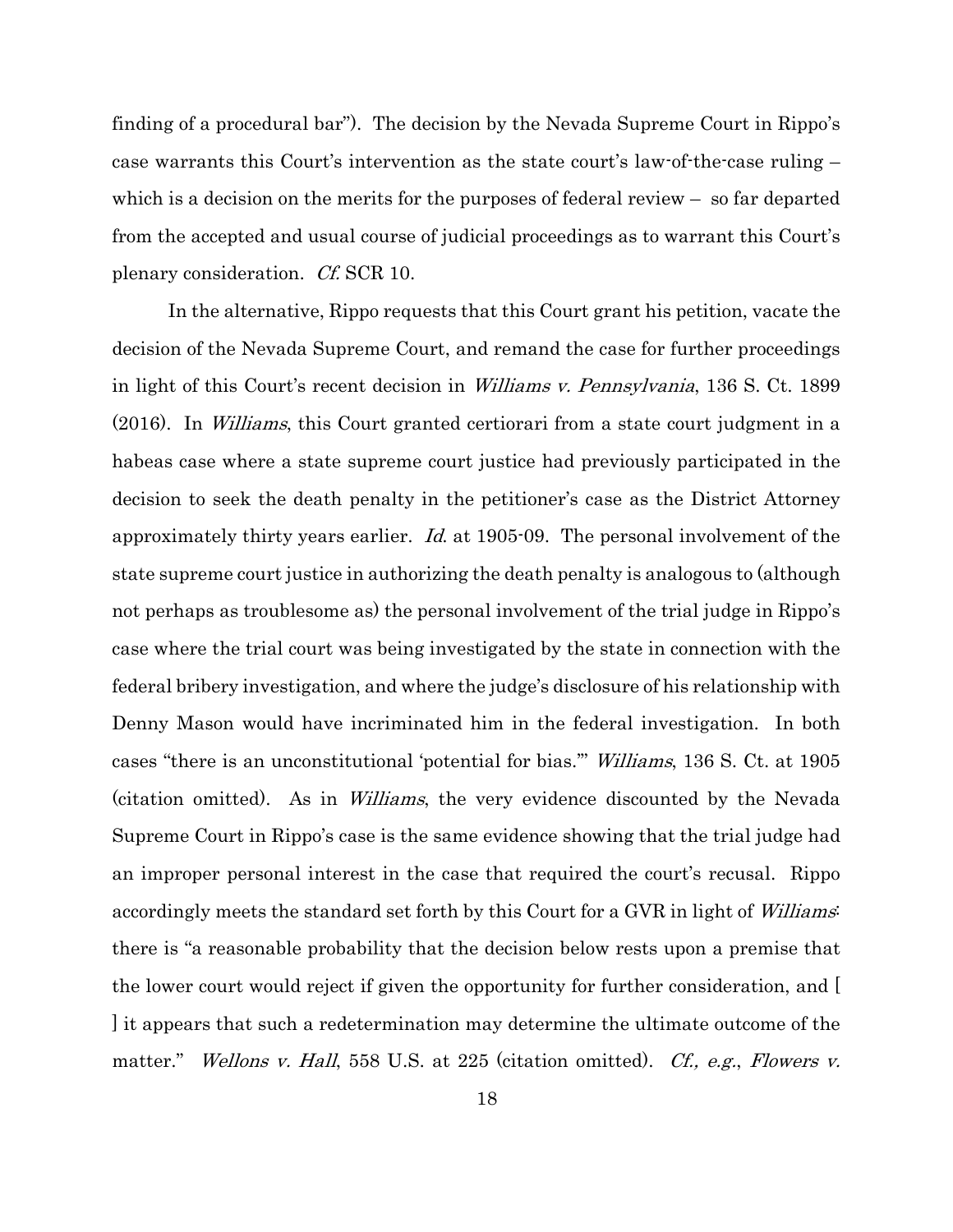*Mississippi*, 136 S. Ct. 2157 (2016) (granting GVR on *Batson* claims in light of *Foster* v. Chatman, 136 S. Ct. 1737 (2016)).

A GVR in light of Williams is also appropriate given the extreme and unusual facts of Rippo's case for which he has never received an opportunity for factual development. Cf., e.g., Collins v. Wellborn, 520 U.S. 1272 (1997) (granting GVR in light of *Bracy v. Gramley*, 520 U.S. 899 (1997)). Rippo faces the same "procedural morass" that confronted the petitioner in *Wellons*. The trial court did not disclose the disqualifying facts at the time of trial, and, in fact, entirely misrepresented them, as did the prosecution. See Wellons, 558 U.S. at 221; cf. Liljeberg v. Health Serv. Acquisition Corp., 486 U.S. 847, 868 (1988) ("by his silence, [the trial court] deprived respondent of a basis for making a timely motion for new trial and also deprived it of an issue on appeal."). Rippo raised his judicial bias claim on direct appeal, but he was constrained by the non-existent record. When he re-raised his claim in the instant habeas proceeding with new evidence that completely undermined the factual basis for the Nevada Supreme Court's decision on direct appeal, his claim was rejected on the ground that it had been previously decided, without any consideration of whether the totality of the circumstances warranted an evidentiary hearing, in light of the false representations made at trial by the judge and the prosecution. A GVR is appropriate here, just as it was in Wellons, given the "unusual facts of the case" and the "petitioner's allegations and the unusual facts raise a serious question about the fairness of a capital trial." Id.

The Nevada Supreme Court's law-of-the-case ruling is reviewable by this Court as it was a decision on the merits of Rippo's judicial bias claim. This Court recently reiterated that a state court's finding of res judicata is not independent of federal law when the circumstances show that the claim was decided on the merits. Foster v. *Chatman*, 136 S. Ct. 1737, 1745-47 & n.4  $(2016)$  (court will review issue either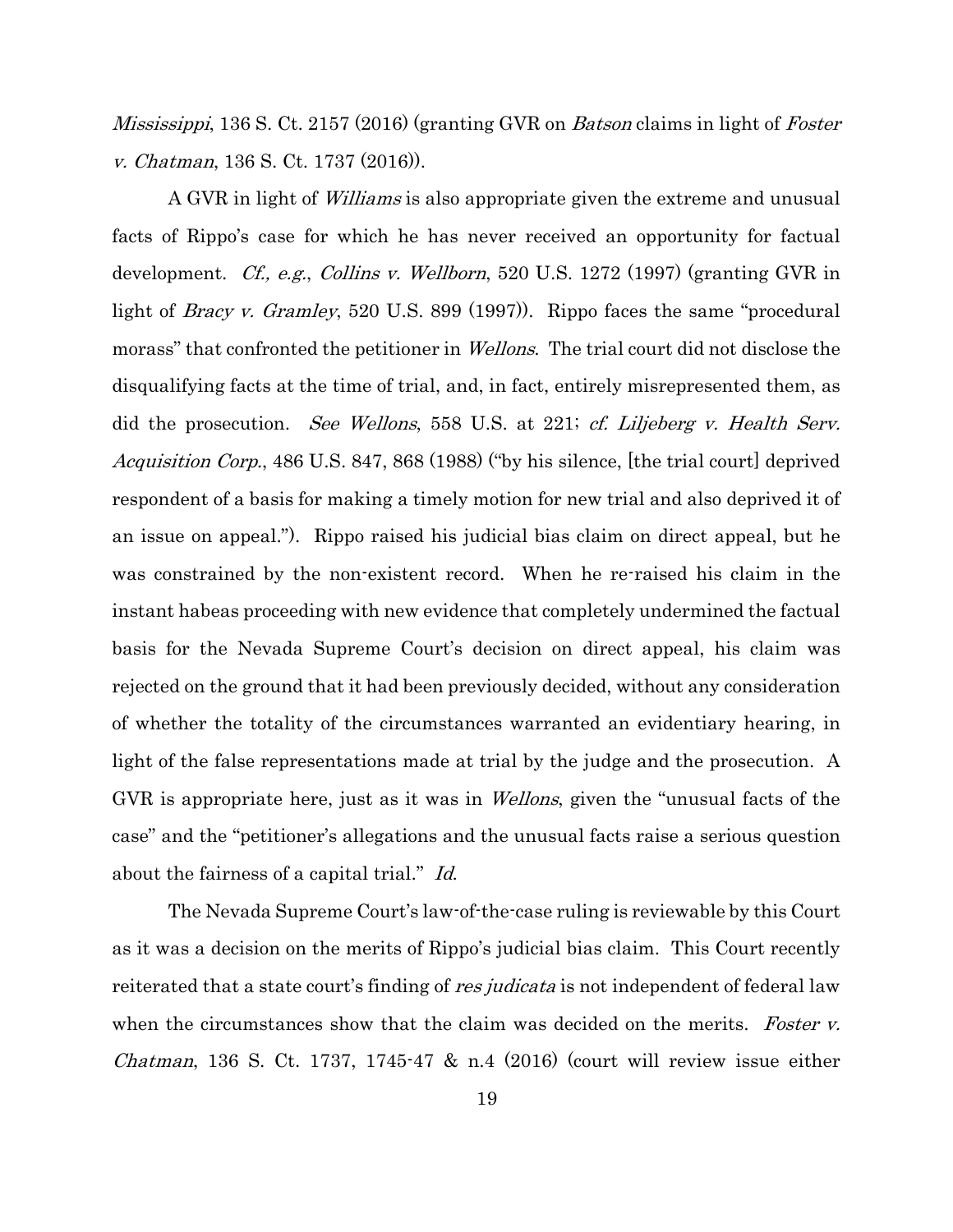"resting primarily on" or "influenced by" federal law) (citations omitted). "When a state court refuses to readjudicate a claim on the ground that it has been previously determined, the court's decision does not indicate that the claim has been procedurally defaulted." Cone v. Bell, 556 U.S. 449, 467 (2009). "To the contrary, it provides strong evidence that the claim has already been given full consideration by the state courts and thus is *ripe* for adjudication." *Id.* (emphasis in original). There is nothing in the Nevada Supreme Court's decision in Rippo's case to show that it was anything other than a decision on the merits of his judicial bias claim.[6](#page-24-1) This Court accordingly has jurisdiction to decide the legal issue in this case.

#### <span id="page-24-0"></span>B. The Nevada Supreme Court Failed to Properly Apply the Appearance of Impropriety Standard Because it Misapprehended the Nature of Rippo's Judicial Bias Claim As Limited to Compensatory Bias.

Rippo does not argue that the mere fact that a state court judge knows that he or she is the subject of a federal criminal investigation is sufficient by itself to require recusal under the Due Process Clause. Instead, he argues that the totality of the circumstances in his case, where the judge was being criminally investigated by one of the parties and where the investigation concerned the judge's conduct of fixing cases for one of the state's witnesses, required the judge's recusal. The instant case is one of those rare ones where the extreme and unusual facts present a constitutionally-intolerable risk of bias, and where recusal is required to address the resulting appearance of impropriety.

 $\overline{a}$ 

<span id="page-24-1"></span><sup>6</sup> In Nevada, a capital habeas petitioner can overcome the state procedural default bars by showing that first state post-conviction counsel performed ineffectively. *See, e.g., Crump v. Warden,* 934 P.2d 247, 253-54 (Nev. 1997). The Nevada Supreme Court's finding that Rippo did not suffer prejudice from first state post-conviction counsel's performance was based on its antecedent holding that the judicial bias claim was without merit. *Rippo v. State*, 368 P.3d 743-45 (Nev. 2016); App. 030-32.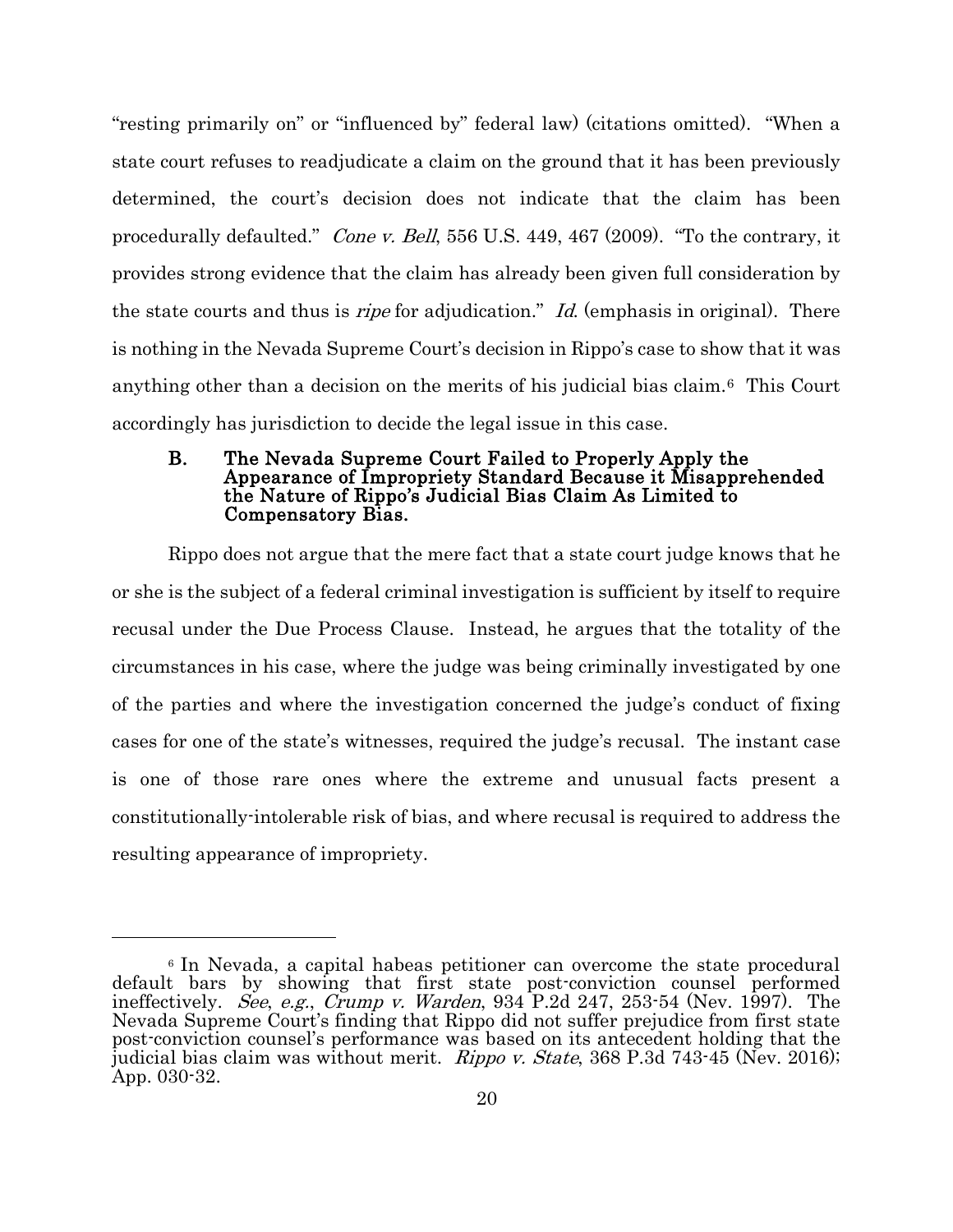The Nevada Supreme Court's failure to consider the totality of the circumstances in this case affected its characterization of the species of judicial bias in Rippo's case. The state court was required to "first identify the 'essential elements' of [the bias] claim," Bracy, 520 U.S. at 904 (citation omitted), before it was in the position to apply the appropriate legal standard. According to the Nevada Supreme Court:

Rippo's judicial-bias claim is not that the trial judge was biased against him specifically but more that the investigation and indictment created a 'compensatory camouflaging bias' – that the trial judge would be biased against criminal defendants at the time to curry favor with the agencies investigating him and prove that he was not soft on criminal defendants. *Bracy v. Gramley*, 520 U.S. 899  $\vert$  (1997) (describing similar claim of judicial bias).

Rippo, 368 P.3d at 744; App. 31. While the facts of Rippo's case share many similarities with *Bracy*, it is not necessarily because his case presents an issue of compensatory bias. In *Bracy*, the trial judge took a bribe in a case directly before he sat as the judge at the defendant's trial, another bribe directly after the trial, so the theory of compensatory bias was that the judge may have "compensated" for his bribetaking by being partial against a defendant who did not bribe him. Bracy, 520 U.S. at 905. In those unique circumstances, this Court held that formal discovery was appropriate to determine whether the judge's act of appointing his former law partner and rushing the case to trial showed that the judge was biased in the defendant's case on a theory of compensatory bias. Id. at 906.

Rippo's case is somewhat similar to *Bracy* in that the trial judge here was accused of fixing cases for mafia figures and Rippo did not bribe him. However, the crux of Rippo's bias claim is that the trial judge found out just before the start of the trial that the Clark County District Attorney's Office and state law enforcement were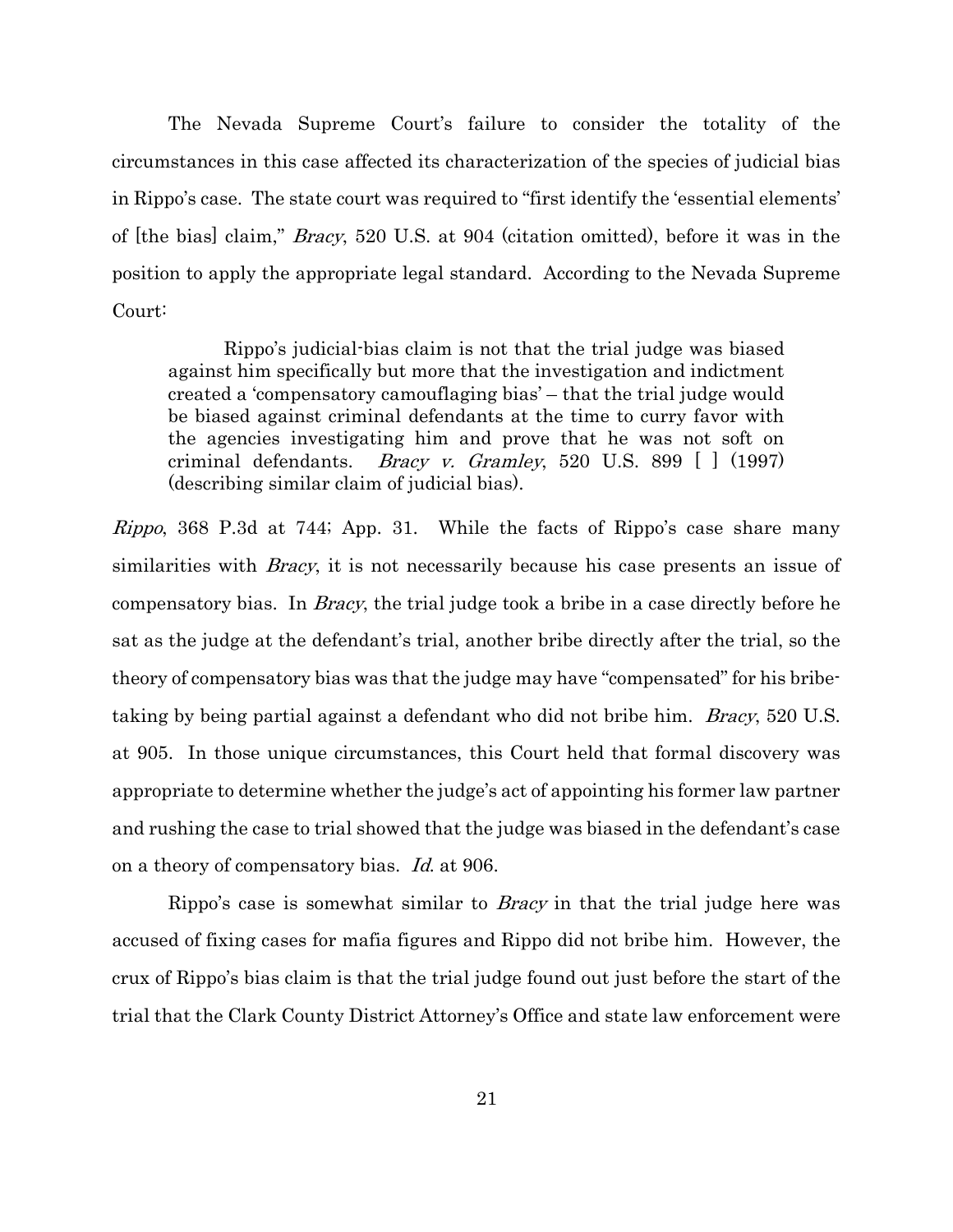involved in the federal criminal investigation of him.[7](#page-26-0) The judge knew that the office was involved in the sting operation and may reasonably have suspected that the state had even more involvement in the investigation. The judge may have also known that the District Attorney's Office was reviewing the cases that had previously come before the court to determine whether the judge had taken bribes from any other criminal defendants, as was reported in the news directly after Rippo's trial. The judge likely suspected as much when he recused himself from the government informant's (Terry Salem's) criminal case directly before Rippo's trial. The factual circumstances of a judge being criminally investigated by one of the parties is completely different here from the compensatory bias theory in Bracy, and the distinction requires a different legal analysis. See Bracy, 520 U.S. at 905 (noting that theory of compensatory bias can be "speculative" because "it might be equally likely that a judge who was 'on the take' in *some* criminal cases would be careful to at least appear favorable to *all* criminal defendants, so as to avoid apparently wild and unexplainable swings in decisions and judicial philosophy") (emphasis in original).[8](#page-26-1)

A judge cannot maintain a constitutional level of impartiality when he or she is being criminally investigated by one of the parties to a case. This "Court's

 $\overline{a}$ 

<span id="page-26-0"></span><sup>7</sup> The Nevada Supreme Court mentioned in a footnote that "the trial judge was not indicted until after Rippo's trial." Rippo, 368 P.3d at 744 n.19, App.031. However, this factual distinction does not change the temptation that would have existed for the average jurist "not to hold the balance nice, clear, and true" between the state and the accused. This finding also ignores Rippo's assertion that the judge had been offered a guilty plea directly before Rippo's trial started, which means that the court knew that an indictment against him was imminent.

<span id="page-26-1"></span><sup>8</sup> See Bracy v. Schomig, 286 F.3d 406, 411 (7th Cir. 2002) ("Our only explanation is that the unique nature of [the compensatory bias claim] may be why we need to look for actual bias"); id. at 421 (noting that in *Bracy*, this "Court [did] not regard the temptation to engage in compensatory bias as falling into the per se category, where proof of the temptation is enough to entitle a defendant to a new trial because the likelihood that the judge succumbed (perhaps quite unconsciously) is great") (Posner, J., concurring in part and dissenting in part, joined by Manion and Easterbrook, J.J.).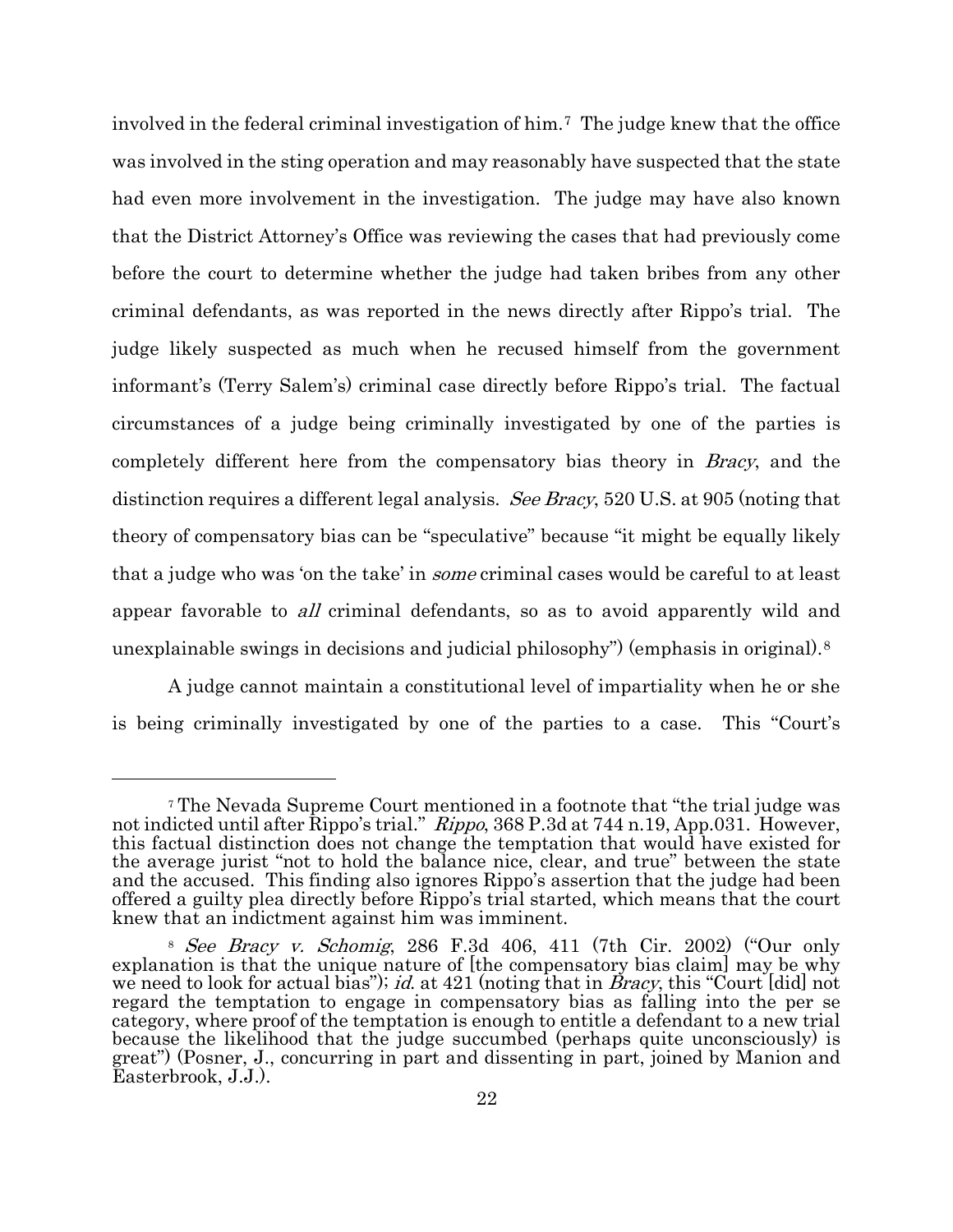precedents apply an objective standard that, in the usual case, avoids having to determine whether actual bias is present." Williams v. Pennsylvania, 136 S. Ct. 1899, 1905 (2016). The critical inquiry is whether "as an objective matter, 'the average judge in his position is 'likely' to be neutral, or whether there is an unconstitutional 'potential for bias.'" Id. (citing Caperton v. A.T. Massey Coal Co., 556 U.S. 868, 881 (2009)). The circumstances presented in the instant case of a judge being criminally investigated by one of the parties is precisely the type of situation where an objective inquiry requires the court's recusal due to an appearance of impropriety. *Cf. In* Interest of McFall, 617 A.2d 707, 713-14 (Pa. 1992) (disqualification required when judge "faced potential prosecution by the same authorities that prosecuted defendants in her courtroom every day"). Such a situation is just as likely to compromise a judge's impartiality as the situation where the court stands to financially benefit from the case. See, e.g., Tumey v. Ohio,  $273 \text{ U.S. } 510, 532 \text{ (1927)}$ . In fact, the average jurist may be even more affected by a threat to his or her life, liberty, and career than they would be to a mere financial benefit. See McFall, 617 A.2d at 712[.9](#page-27-0) 

The Nevada Supreme Court has recognized that a judge cannot be criminally investigated by one of the parties to a case in the context of state conflict of interest law when it held that a sitting judge cannot be supervised on disciplinary probation by the state attorney general's office while deputies of the office appear before the judge:

This supervision is going on while the Attorney General's staff is presumably still trying cases before the supervised judge. [citation] This is a clear conflict of interest. Obviously, the Attorney General or the district attorneys over whom she has supervisory control, appear in an

 $\overline{a}$ 

<span id="page-27-0"></span><sup>9</sup> There is no question that a juror who is being criminally prosecuted by one of the parties to a case is biased as a matter of law. See, e.g., Brooks v. Dretke, 418 F.3d 430, 434-35 (5th Cir. 2005).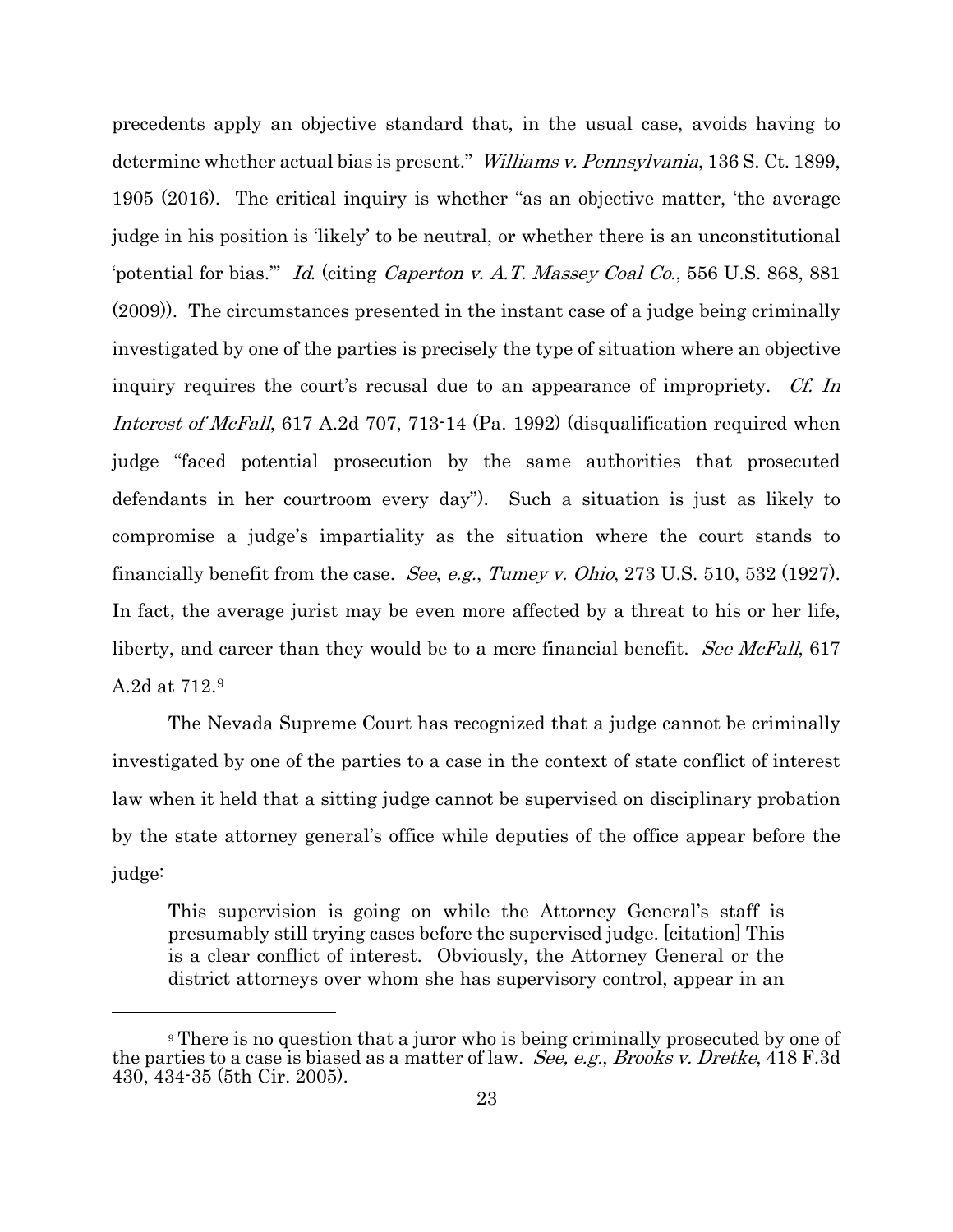adversarial setting before the very judges she is investigating or is supervising under 'probation.'

Whitehead v. Nevada Comm'n on Judicial Discipline, 878 P.2d 913, 920-21 (Nev. 1994). "It is not difficult to see how the independence of judges might be compromised if a judge before whom a deputy attorney general was appearing felt threatened by the Attorney General's possession of confidential information, whether true or not, that might be harmful to the judge if released to the public." Id. at 919. Such circumstances are also fundamentally unfair to opposing parties litigating cases against deputies of the attorney general's office who are "prosecuting criminal and civil cases before judges who are under investigation and prosecution by the Attorney General in Commission proceedings, and [where there is] the potential for holding such judges actual or imagined 'hostages' without any awareness by opposing counsel." Id. at 916.

Moreover, a judge cannot maintain a constitutional level of impartiality in a case when he or she has a relationship with a state witness that is directly connected to a pending criminal investigation against the judge. *Cf. Johnson v. Mississippi*, 403 U.S. 212, 215-16 (1971) (recusal required where judge became "so enmeshed in matters involving [the defendant] as to make it appropriate for another judge to sit"). In the circumstances presented here, the average jurist would hesitate to disclose a relationship with the state's victim witness when a material part of the relationship between the witness and the judge was that the judge fixed a case for him. The fact that the judge falsely stated on the record that he did not know whether Metro was involved in the investigation, and the fact that he acquiesced in, and did not correct, the prosecutor's false representations regarding the extent of the Clark County District Attorney's Office's involvement in the federal investigation, is strong evidence that the judge was in fact affected by the State's involvement. Cf. McFall,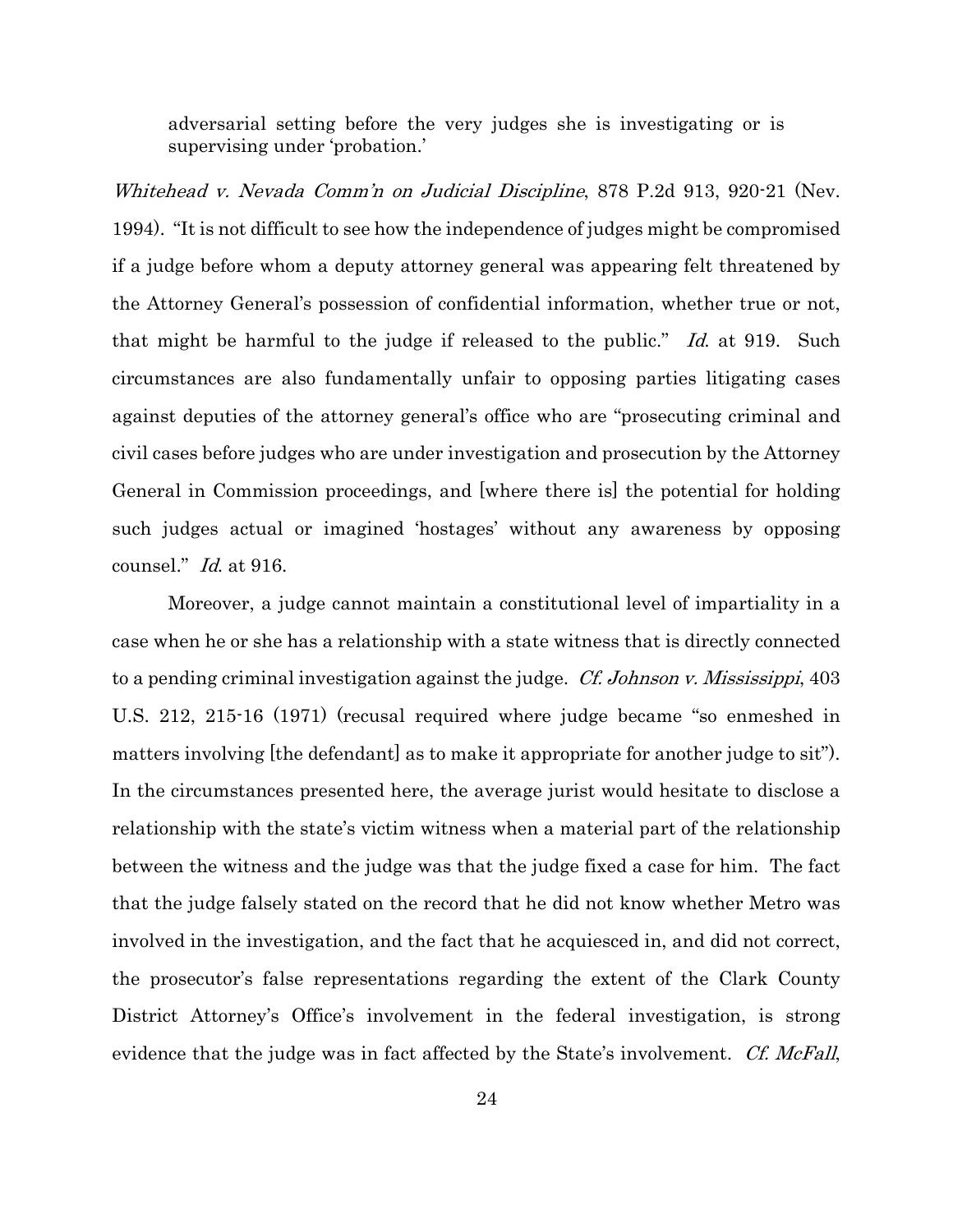617 A.2d at 711 (recognizing that it is "a denial of the appellees' right to a fair and impartial tribunal for a judge to preside over their cases without revealing circumstances that raise questions as to her impartiality"). By denying this part of Rippo's claim on law-of-the-case grounds, the Nevada Supreme Court clearly ignored the import of his evidentiary proffer and therefore mischaracterized the species of judicial bias that exists in this case.

In such circumstances, the Nevada Supreme Court erred by holding that Rippo had to proffer more particularized evidence of the trial judge's actual bias in his case. "The issue is whether the judge was biased, regardless of how his bias may have manifested itself, or failed to manifest itself, in any defendant's case." Cartalino v. Washington, 122 F.3d 8, 10 (7th Cir. 1997). This Court required no such particularized proof of actual bias in Tumey as judicial bias constitutes structural error, Tumey, 273 U.S. at 535, and the state court erred by requiring more of Rippo in this case. As this Court has long recognized, "to perform its high function in the best way 'justice must satisfy the appearance of justice." In re Murchison, 349 U.S. 133, 136 (1955) (citation omitted).

The totality of the circumstances here show that Rippo is entitled to relief from his convictions and death sentences based on the present record. While each of the circumstances above independently required the judge's recusal, in combination they absolutely demand it. However, this case comes before the Court in a procedural posture where Rippo has not received any factual development on his claim from the time of trial up to the present. Therefore, at the very least, his case should be remanded with instructions to permit formal discovery and factual development so that a decision can be rendered based on a fully developed record. See, e.g., Bracy, 520 U.S. at 908-10. Factual development is appropriate here because "the presumption [of impartiality] has been soundly rebutted." Id. at 909.